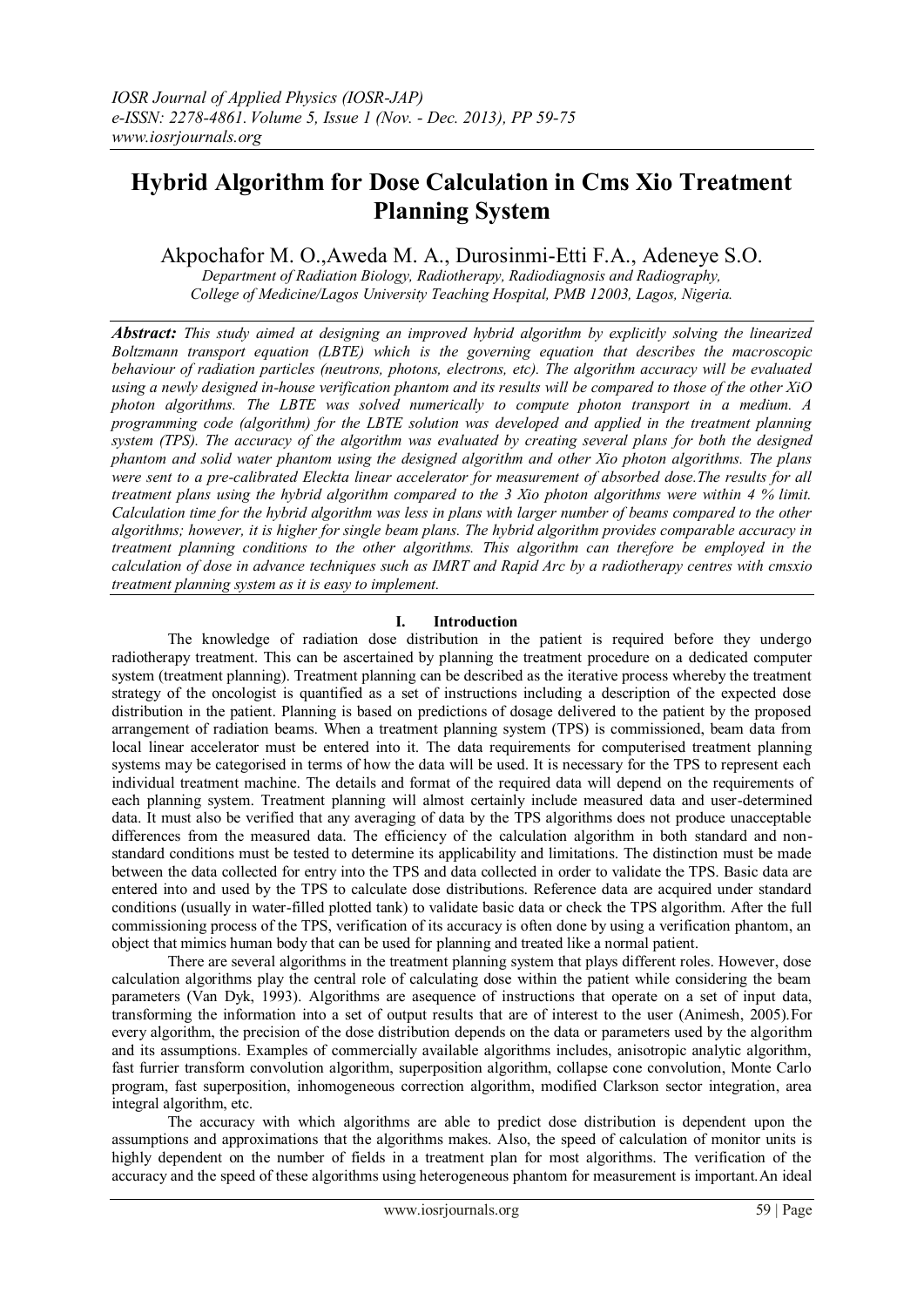algorithm is one which has good compromise between precision and speed in an inhomogeneous medium. Majority of the commercially available algorithms lack this quality and hence, the need for this study.

The CMS XiO treatment planning system which contains Clarkson, fast furrier transform (FFT) convolution, Superposition, Faster superposition, and Electron 3D pencil beam algorithms are used for the calculation of photon and electron dose distribution. Each of the algorithms has its limitations regarding the balance between speed and precision of calculation and as such, a need for an improved algorithm that can reduce the time of calculation with improved precision in dose calculation where multiple fields and larger monitor units are involved is important. This is essential for advanced radiotherapy techniques such as intensity modulated radiotherapy that includes many fields and large monitor units.

### **II. Methods and Material**

The Boltzmann transport equation (BTE) is the governing equation which describes the macroscopic behaviour of radiation particles (photons, electrons, neutrons, protons, etc.) as they travel through and interact with matter. The Linear Boltzmann transport equation (LBTE) is a form of the BTE which assumes that radiation particles only interact with the matter they are passing throughand not with each other: this is valid for conditions without external magnetic fields. There are different ways of solving the LBTE; however, the numerical method proposed by Lewis et al., (Lewis et al., 1984) is the method that can be used to solve the equation explicitly.The LTBE was solved using a similar method applied byVassilievet al., (Vassiliev et al., 2010):

, ˆ *y y yy y t <sup>y</sup> q q* ......................................................................................................1 ( ) , ˆ *e ee ye e R e e t e S q q q E* ..........................................................................2

The first term on the left hand side of equations 1 and 2 is the streaming operator. The second term on the left hand side of equations 1 and 2 is the collision or removal operator. Equation 2 is the Boltzmann Fokker-Planck transport equation (Wareing et al., 2000, Wareing et al., 2001), which is solved for the electron transport. In Equation 2, the third term on the left represents the continuous slowing down (CSD) operator, which accounts for Coulomb 'soft' electron collisions. The right hand side of Equations 1 and 2 include the scattering, production, and the external source terms ( $q^{\nu}$  and  $q^e$ ). The scattering and production sources are defined by:

$$
q^{\mathcal{V}'}(\vec{r},E,\hat{\Omega}) = \int_{0}^{\infty} dE' \int_{4\pi} d\Omega' \sigma_s^{\mathcal{V}'}(\vec{r},E' \to E,\hat{\Omega}\cdot\hat{\Omega}') \Psi^{\mathcal{V}}(\vec{r},E',\hat{\Omega}'),
$$

$$
q^{\nu e}(\vec{r}, E, \hat{\Omega}) = \int_{0}^{\infty} dE' \int_{4\pi} d\Omega' \sigma_s^{\nu e}(\vec{r}, E' \to E, \hat{\Omega} \cdot \hat{\Omega}') \Psi^{\nu}(\vec{r}, E', \hat{\Omega}'), \dots
$$

$$
q^{ee}(\vec{r}, E, \hat{\Omega}) = \int_{0}^{\infty} dE' \int_{4\pi} d\Omega' \sigma_s^{ee}(\vec{r}, E' \to E, \hat{\Omega} \cdot \hat{\Omega}') \Psi^{e}(\vec{r}, E', \hat{\Omega}'),
$$

Where

 $\sigma_s^{yy}$  = Macroscopic photon-to-photon differencial scattering cross section

 $\sigma_s^{\gamma e}$  = Macroscopic photon-to-electron differencial production cross section

 $\sigma_s^{ee}$  = Macroscopic electron-to-electron differencial scattering cross section

The following equation represents the un-collided photon fluence:

) ( ), ˆ ( , ˆ *p y y unc y t y unc q E r r* ....................................................................................6

A property of Equation 6 was that  $\vec{\nabla} \Psi_{unc}^{y}$  $\rightarrow$ can be solved for analytically. Doing so provides the following expression for the un-collided photon angular fluence from a point source: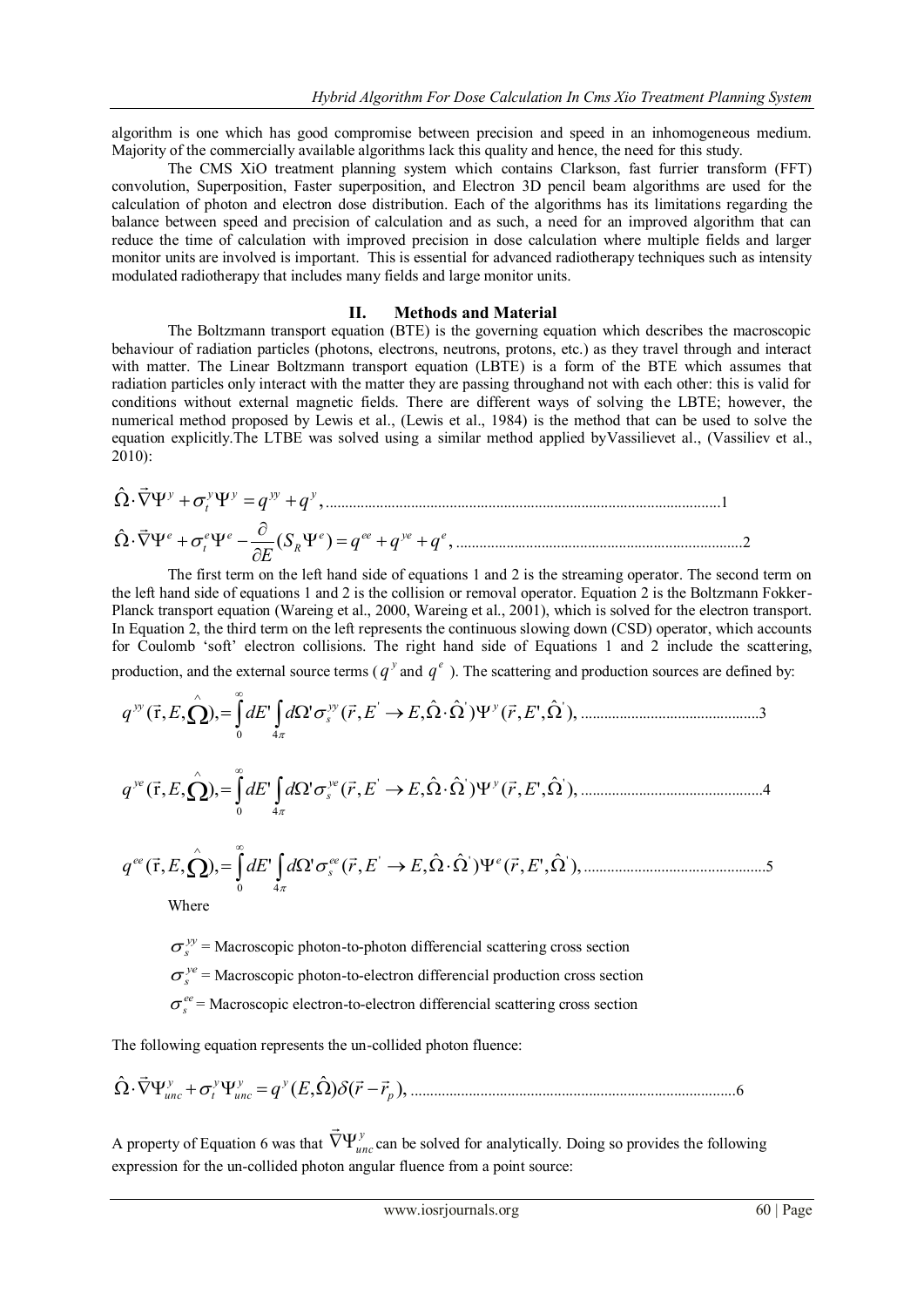$$
\Psi_{unc}^{\mathcal{Y}}(\vec{r},E,\hat{\Omega}) = \delta(\hat{\Omega} - \hat{\Omega}_{\vec{r},\vec{r}_p}) \frac{q^{\mathcal{Y}}(E,\hat{\Omega})}{4\pi} \frac{e^{-\tau(\vec{r},\vec{r}_p)}}{|\vec{r}-\vec{r}_p|^2},
$$

where,

$$
\hat{\Omega}_{\vec{r}, \vec{r}_p} = \frac{\left| \vec{r}_p - \vec{r} \right|}{\left| \vec{r} - \vec{r}_p \right|}
$$
, and  $\vec{r}$  and  $\vec{r}$  are the source and destination points of the ray trace, respectively.

 $\tau(\vec{r} - \vec{r}_p)$  = The optical distance (measured in mean-free-paths) between  $\vec{r}$  and  $\vec{r}_p$ .

Once the electron angular fluencewas solved for all energy groups, the dose in any output grid voxel was obtained through the following equation proposed bySiebers et al. (Siebers et al., 2000):

$$
D_i = \int_0^\infty dE \int_{4\pi} d\hat{\Omega} \frac{\sigma_{ED}^e(\vec{r}, E)}{\rho(\vec{r})} \Psi^e(\vec{r}, E, \vec{\Omega}), \dots
$$

Where,

 $\sigma_{ED}^e$  = macroscopic electron energy deposition cross sections (in MeV/cm)  $\rho$  = Material density (in g/cm<sup>3</sup>)

The iteration scheme used to solve the equations is shown in the algorithm below:

#### **The algorithm**

% File: Linear Boltzmann Equations % Date: 12th of March 2012 % Author: Michael Akpochafor % the equation here perform time independent single calculation at high resolutions % D (vector (r)) =\int(mu/P)\*\(psi) p{vector (r)'\*A\*[vector(r)-vector(r)']\*d^3 \*(vector (r)')} % D(vector  $(r)$ )=dose at a point  $%$ (mu/P)=mass attenuation coefficient % $\Diamond$ (psi) p{vector (r)'=primary photon energy fluence  $\%A^*$ [vector(r)-vector(r)']=convolution kernel, the distribution of fraction energy Imparted per unit volume. % (vector (r)')=TERMA at depth includes the energy retained by the photon. % Plots a Linearized Boltzmann distribution Equations % for dose calculation. % THIS PROGRAMME SOLVE THE EQUATION (8) % D (i)=int\_0 ^inffy \*dE\*int\_4\*pi ^inffy \*d(\omega)vector \*\frac \sigma\_ED % ^e (r(vector), E)/\rho(vector)\*r(vector)\*\psi^e (r,E,\omega(all vector)) endTime  $=$  5000; tlist =  $0:50$ : endTime;  $numNodes = size(p,2);$ % Set the initial temperature of all nodes to ambient, 300 K u0  $(1:numNodes) = 300$ ; % Find all nodes along the bottom edge and set their initial temperature % to the value of the constant BC, 1000 K  $nodesY0 = abs(p(2,)) \le 1.0e-5;$  $u0 \text{ (nodesY0)} = 1000;$ rtol = 1.0e-3; atol = 1.0e-4; % The transient solver parabolic automatically handles both linear % and nonlinear problems, such as this one.  $u = parabolic(u0, tlist, b, p, e, t, c, a, f, d, rtol, atol);$ figure; plot (tlist,  $u(3, :)$ ); grid; title 'Temperature Along the Top Edge of the Plate as a Function of Time' xlabel 'Time, seconds' ylabel 'Temperature, degrees-Kelvin' %figure;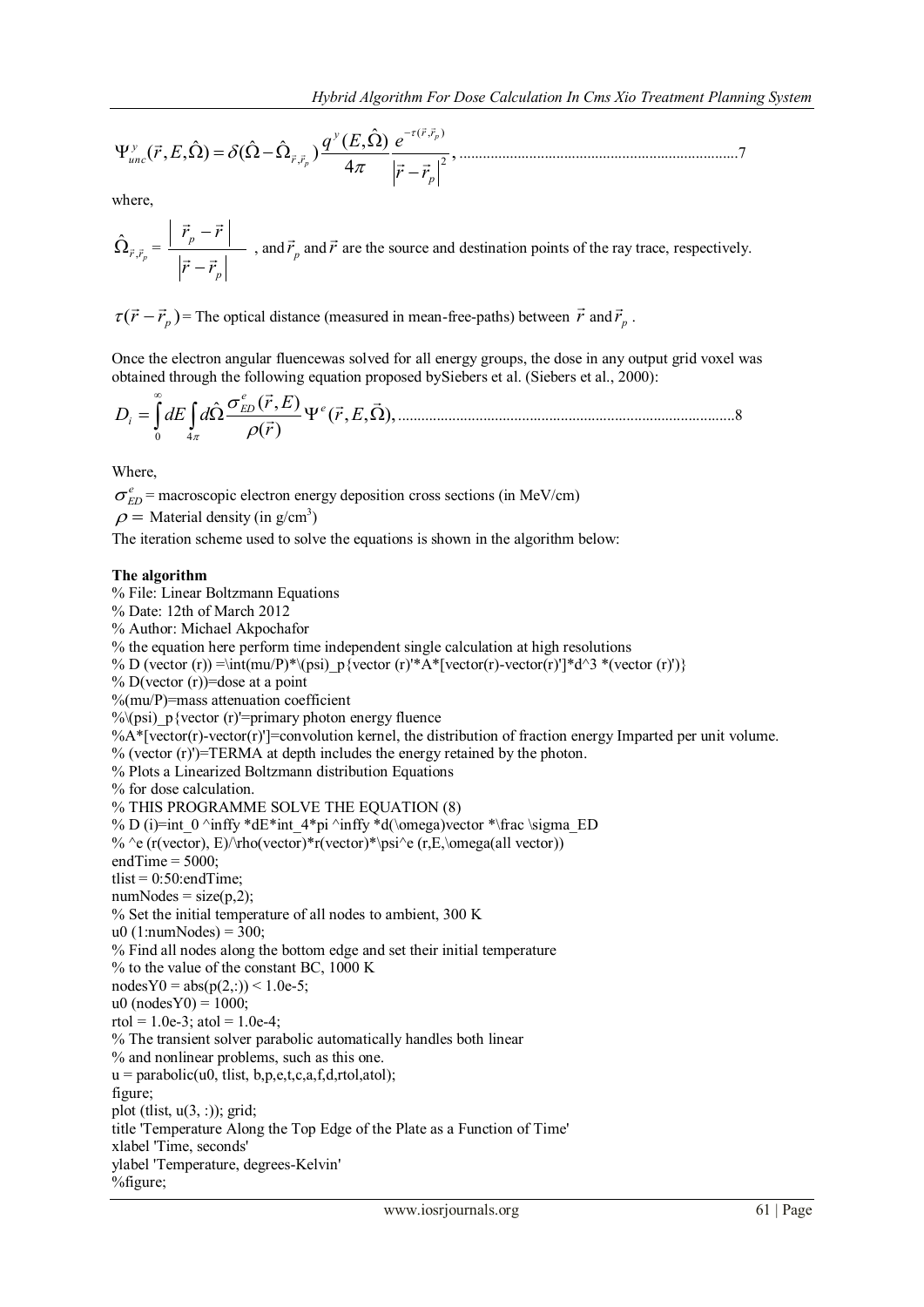pdeplot(p, e, t, 'xydata', u(:,end), 'contour', 'on', 'colormap', 'jet'); title(sprintf('Temperature In The Plate, Transient Solution( %d seconds)\n', ... tlist $(1, end)$ ); xlabel 'X-coordinate, meters' ylabel 'Y-coordinate, meters' % fprintf( $\ln$ Temperature at the top edge of the plate(t=%5.1f secs) = %5.1f degrees-K $\ln$ ', ... tlist  $(1, end)$ ,  $u(4, end)$ ;

# **III. Measurement of absorbed dose using the hybrid algorithm and other cmsxio algorithms**

Treatment plans weredesigned toprescribe 1.0 Gy at the Iso-centre using the hybrid algorithm and other cmsxio algorithms. The time of calculation of absorbed dose for the different algorithms was recorded for several treatment plans. The plans were transferred to the pre-calibrated ELEKTA-Precise clinical linear accelerator (Eleckta Oncology System, 2000) for measurements.

Measurements were carried out with 6MeV photon beams from the ELEKTA-Precise clinical linear accelerator using an iso-centric set up as shown in figures 1a and b respectively. A pre-calibrated farmer-type ionization chamber along with its electrometer (figure 2) was used to measure the absorbed dose delivered. The ionization chamber was calibrated by cross calibrating it against a reference ionization chamber to obtain the calibration factor. Measurements were taken at the depth of 12 cm on the solid water; a depth corresponding to the point where the ionisation chamber is placed on the phantom. Six measurements were made for each treatment plan using the different algorithms for comparison. The absorbed dose at the reference depth was determined using the IAEA TRS 398 protocol (IAEA, 2000) described in equation 9 below:

The absorbed dose at reference depthwas calculated as follows:

**Dw,Q= MQ x ND,w, x kQ,Qo** ……………………................................................….. (9) whereM<sub>0</sub> is the electrometer response corrected for temperature and pressure.

 $N_{,D,w}$  is the chamber calibration factor and  $k_{Q,Qo}$  is the factor which corrects for difference in the response of the dosimeter at the calibration quality  $Q_0$  and at quality Q of the clinical x-ray beam according to the TRS 398 protocol of the IAEA (IAEA, 2000). Calculated dose at Dmax was compared to the expected dose of 1 Gy.

Deviation between expected and measured dose was obtained using the relation: **% Deviation =Dmeas – D ref x 100**.........................................................................………(10) **Dref**



**Fig 1a: Isocentric set up with the designed phantom**



**Fig. 1 b: The solid water phantom set-up under linear accelerator.**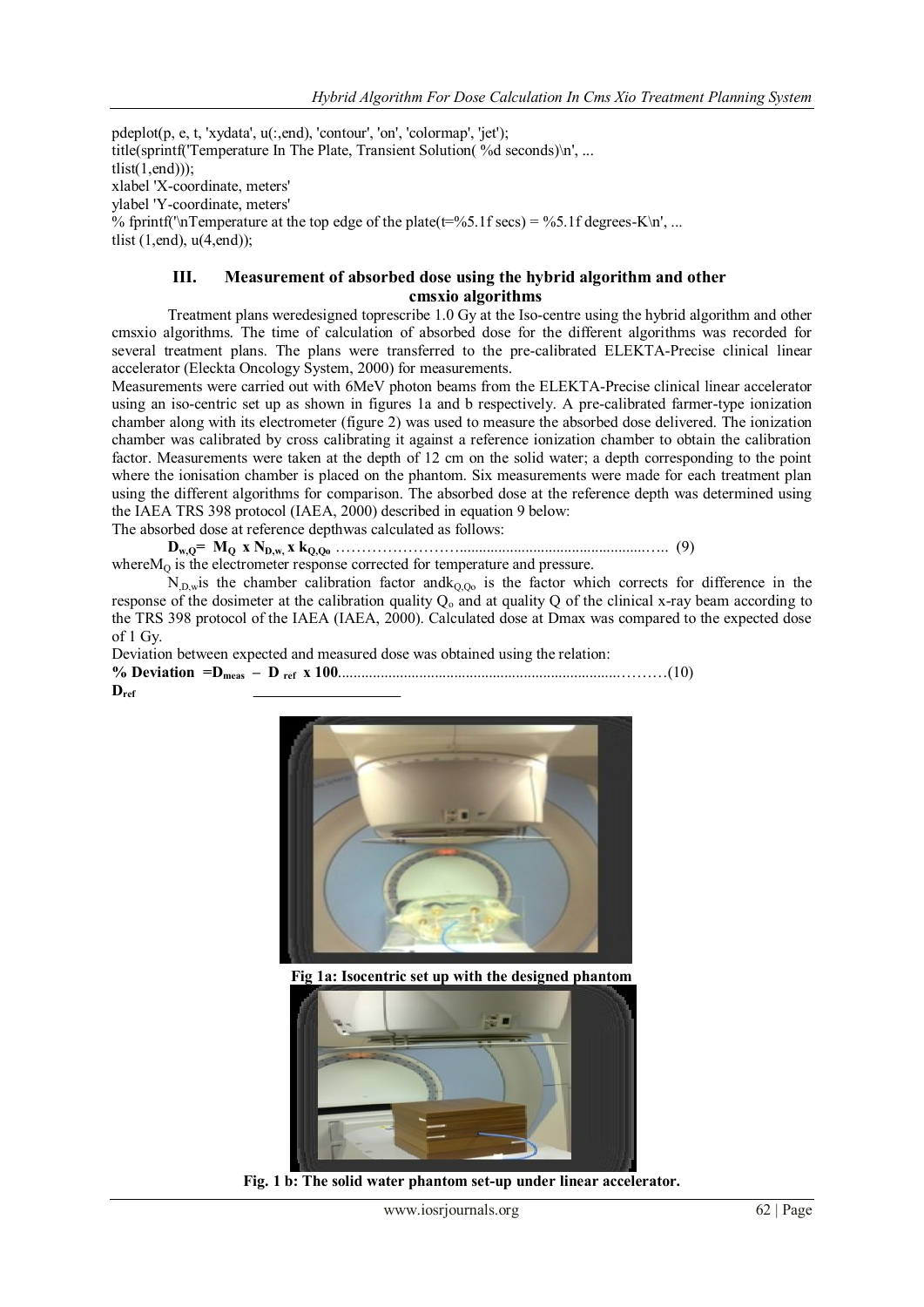

**Fig. 2: Farmer type ionization chamber along with its electrometer.**

**IV. Results**

**Absorbed dose measured at the LINAC for 6 MeV photon beam using the different algorithms**

**Table 1: Comparison of absorbed doses (Gy) in solid water phantom for (a) Single field (b) Wedged field (c) Oblique fields (d) Oppose fields (e) Three fields (f) four fields (g) 6 fields (h) 9 fields and (i) 12 fields for different algorithms**

| $\overline{a}$ | <b>SOLID WATER</b>    |                       |       |       |  |  |  |
|----------------|-----------------------|-----------------------|-------|-------|--|--|--|
|                | <b>SINGLE FIELD</b>   |                       |       |       |  |  |  |
|                | $\overline{\text{c}}$ | HB<br><b>FSS</b><br>s |       |       |  |  |  |
|                | 1.03                  | 1.03                  | 1.03  | ī     |  |  |  |
|                | 1.04                  | 1.02                  | 1.03  | 1.01  |  |  |  |
|                | 1.03                  | 1.03                  | 1.03  | 1     |  |  |  |
|                | 1.03                  | 1.03                  | 1.03  | 1.01  |  |  |  |
|                | 1.03                  | 1.02                  | 1.03  | 1.01  |  |  |  |
|                | 1.03                  | 1.02                  | 1.02  | 1.01  |  |  |  |
| Average        | 1.03                  | 1.02                  | 1.03  | 1.01  |  |  |  |
| <b>STD</b>     | 0.004                 | 0.006                 | 0.004 | 0.005 |  |  |  |
| %Dev           | 3                     | $\overline{2}$        | 3     | Ĭ.    |  |  |  |

| $\overline{(\mathfrak{b})}$ | <b>SOLID WATER</b> |                |       |       |  |
|-----------------------------|--------------------|----------------|-------|-------|--|
|                             | <b>WEDGE FIELD</b> |                |       |       |  |
|                             | c                  | <b>FSS</b>     | Ŝ     | HB    |  |
|                             | 1.03               | 1.03           | 1.03  | 1.01  |  |
|                             | 1.04               | 1.02           | 1.03  | 1.02  |  |
|                             | 1.03               | 1.03           | 1.03  | 1.01  |  |
|                             | 1.03               | 1.03           | 1.03  | 1.01  |  |
|                             | 1.03               | 1.02           | 1.03  | 1.01  |  |
|                             | 1.03               | 1.02           | 1.02  | 1.01  |  |
| Average                     | 1.03               | 1.02           | 1.03  | 1.01  |  |
| <b>STD</b>                  | 0.004              | 0.006          | 0.004 | 0.004 |  |
| %Dev                        | 3                  | $\overline{2}$ | 3     | 1     |  |

| (c)        | <b>SOLID WATER</b>    |       |       |       |
|------------|-----------------------|-------|-------|-------|
|            | <b>OBLIQUE FIELDS</b> |       |       |       |
|            | C                     | FSS   | S     | HB    |
|            | 1.01                  | 1.02  | 1.01  | 1.01  |
|            | 1.02                  | 1.01  | 1.02  | 1     |
|            | 1.01                  | 1.02  | 1.01  | 1     |
|            | 1.01                  | 1.02  | 1.01  | 1     |
|            | 1.01                  | 1.02  | 1.01  | 1     |
|            | 1.01                  | 1.01  | 1.02  | 1     |
| Average    | 1.01                  | 1.02  | 1.01  | 1     |
| <b>STD</b> | 0.004                 | 0.005 | 0.005 | 0.004 |
| %Dev       | 1                     | 2     | 1     | 0     |
|            |                       |       |       |       |

| (d)        | <b>SOLID WATER</b>        |                      |                        |       |  |  |  |
|------------|---------------------------|----------------------|------------------------|-------|--|--|--|
|            |                           |                      | <b>OPOSSING FIELDS</b> |       |  |  |  |
|            | C                         | FSS<br>S<br>$H\!B$   |                        |       |  |  |  |
|            | 1<br>1<br>0.98<br>1       |                      |                        |       |  |  |  |
|            | 0.99                      | 0.99<br>0.99<br>1.01 |                        |       |  |  |  |
|            | 1.01<br>0.98<br>0.98<br>1 |                      |                        |       |  |  |  |
|            | 1                         | 0.98                 | 1                      | 1.01  |  |  |  |
|            | 0.99                      | 0.98                 | 0.99                   | 1     |  |  |  |
|            | 1                         | 0.98                 | 1                      | 1.01  |  |  |  |
| Average    | 0.99                      | 0.98                 | 1                      | 1.01  |  |  |  |
| <b>STD</b> | 0.006                     | 0.004                | 0.005                  | 0.005 |  |  |  |
| %Dev       | $-0.1$                    | $-2$                 | 0                      | 1     |  |  |  |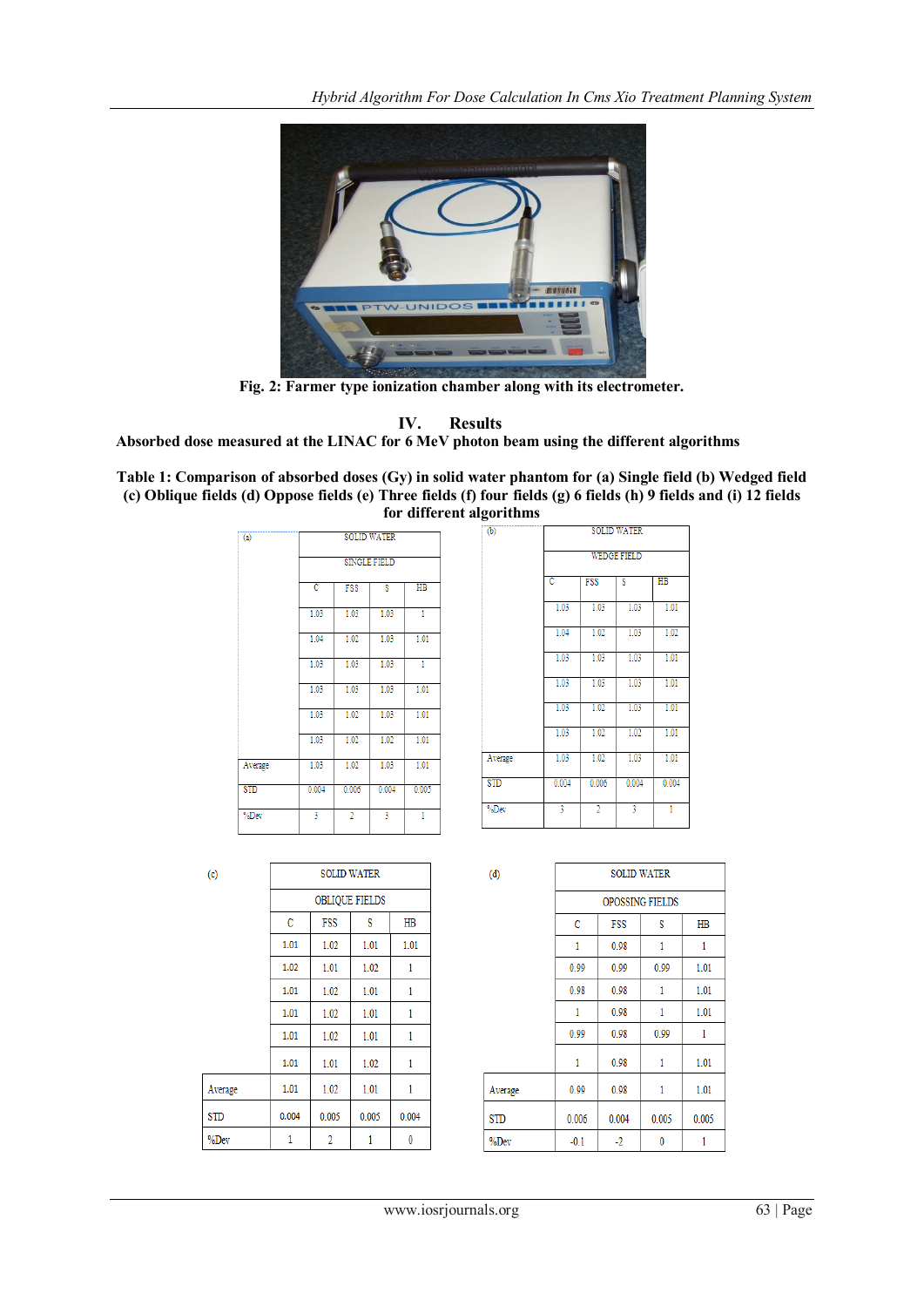# *Hybrid Algorithm For Dose Calculation In Cms Xio Treatment Planning System*

| (e)        | <b>SOLID WATER</b>  |       |       |       |
|------------|---------------------|-------|-------|-------|
|            | <b>THREE FIELDS</b> |       |       |       |
|            | $\mathbf C$         | FSS   | s     | HB    |
|            | 1.03                | 1.02  | 1.02  | 1     |
|            | 1.02                | 1.01  | 1     | 1     |
|            | 1.02                | 1     | 1.01  | 1     |
|            | 1.03                | 1.02  | 1.01  | 1.01  |
|            | 1.02                | 1     | 1.01  | 1     |
|            | 1.02                | 1.01  | 1     | 1     |
| Average    | 1.02                | 1.01  | 1.01  | 1     |
| <b>STD</b> | 0.005               | 0.009 | 0.008 | 0.004 |
| %Dev       | 2                   |       |       | 0     |

| (f)        | <b>SOLID WATER</b> |            |                      |       |
|------------|--------------------|------------|----------------------|-------|
|            |                    |            | <b>4 FIELDS PLAN</b> |       |
|            | C                  | <b>FSS</b> | S                    | HB    |
|            | 1.02               | 1.01       | 1.02                 | 1.01  |
|            | 1.02               | 1.02       | 1.02                 | 1.01  |
|            | 1.02               | 1.02       | 1.02                 | 1.01  |
|            | 1.02               | 1.01       | 1.02                 | 1.01  |
|            | 1.02               | 1.01       | 1.02                 | 1     |
|            | 1.02               | 1.02       | 1.02                 | 1.01  |
| Average    | 1.02               | 1.01       | 1.02                 | 1     |
| <b>STD</b> | 0                  | 0.005      | 0                    | 0.005 |
| %Dev       | $\overline{c}$     | 1          | 2                    | 1     |
|            |                    |            |                      |       |

| $\left( g\right)$ | <b>SOLID WATER</b> |       |                      |       |
|-------------------|--------------------|-------|----------------------|-------|
|                   |                    |       | <b>6 FIELDS PLAN</b> |       |
|                   | $\mathbf C$        | FSS   | s                    | HB    |
|                   | 1.01               | 1.02  | 1.01                 | 1.01  |
|                   | 1                  | 1.01  | 1                    | 1.01  |
|                   | 1                  | 1.01  | 1                    | 1.01  |
|                   | 1                  | 1.01  | 1.01                 | 1     |
|                   | 1                  | 1.01  | 1.01                 | 1.01  |
|                   | 1                  | 1.01  | 1.01                 | 1.01  |
| Average           | 1                  | 1.01  | 1.01                 | 1.01  |
| <b>STD</b>        | 0.004              | 0.004 | 0.005                | 0.004 |
| %Dev              | $\mathbf{0}$       | 1     | 1                    | 1     |
|                   |                    |       |                      |       |

| (h)        | <b>SOLID WATER</b> |                |       |       |  |  |  |
|------------|--------------------|----------------|-------|-------|--|--|--|
|            |                    | 9 FIELDS PLAN  |       |       |  |  |  |
|            | C                  | HB<br>FSS<br>s |       |       |  |  |  |
|            | 1.01               | 1.01           | 1.02  | 1     |  |  |  |
|            | 1.02               | 0.99           | 1.02  | 1.01  |  |  |  |
|            | 1.01               | 1              | 1.01  | 1     |  |  |  |
|            | 1.01               | 1.01           | 1.01  | 1.01  |  |  |  |
|            | 1.01               | 1.01           | 1.01  | 1.01  |  |  |  |
|            | 1.02               | 1.01           | 1.01  | 1.01  |  |  |  |
| Average    | 1.01               | 1.01           | 1.01  | 1.01  |  |  |  |
| <b>STD</b> | 0.005              | 0.008          | 0.005 | 0.005 |  |  |  |
| %Dev       | 1                  | 1              | 1     | 1     |  |  |  |

| $\left( i\right)$ | <b>SOLID WATER</b>    |      |       |                |  |  |
|-------------------|-----------------------|------|-------|----------------|--|--|
|                   | <b>12 FIELDS PLAN</b> |      |       |                |  |  |
|                   | C                     | FSS  | S     | H <sub>B</sub> |  |  |
|                   | 1                     | 1.01 | 1     | 1              |  |  |
|                   | 1                     | 1.01 | 1     | 1.01           |  |  |
|                   | 1                     | 1.01 | 1.01  | 1.01           |  |  |
|                   | 1.01                  | 1.01 | 1     | 1              |  |  |
|                   | 1                     | 1.01 | 1     | 1.01           |  |  |
|                   | 1                     | 1.01 | 1     | 1.01           |  |  |
| Average           | 1                     | 1.01 | 1     | 1.01           |  |  |
| <b>STD</b>        | 0.004                 | 0    | 0.004 | 0.005          |  |  |
| %Dev              | 0                     | 1    | 1     | 1              |  |  |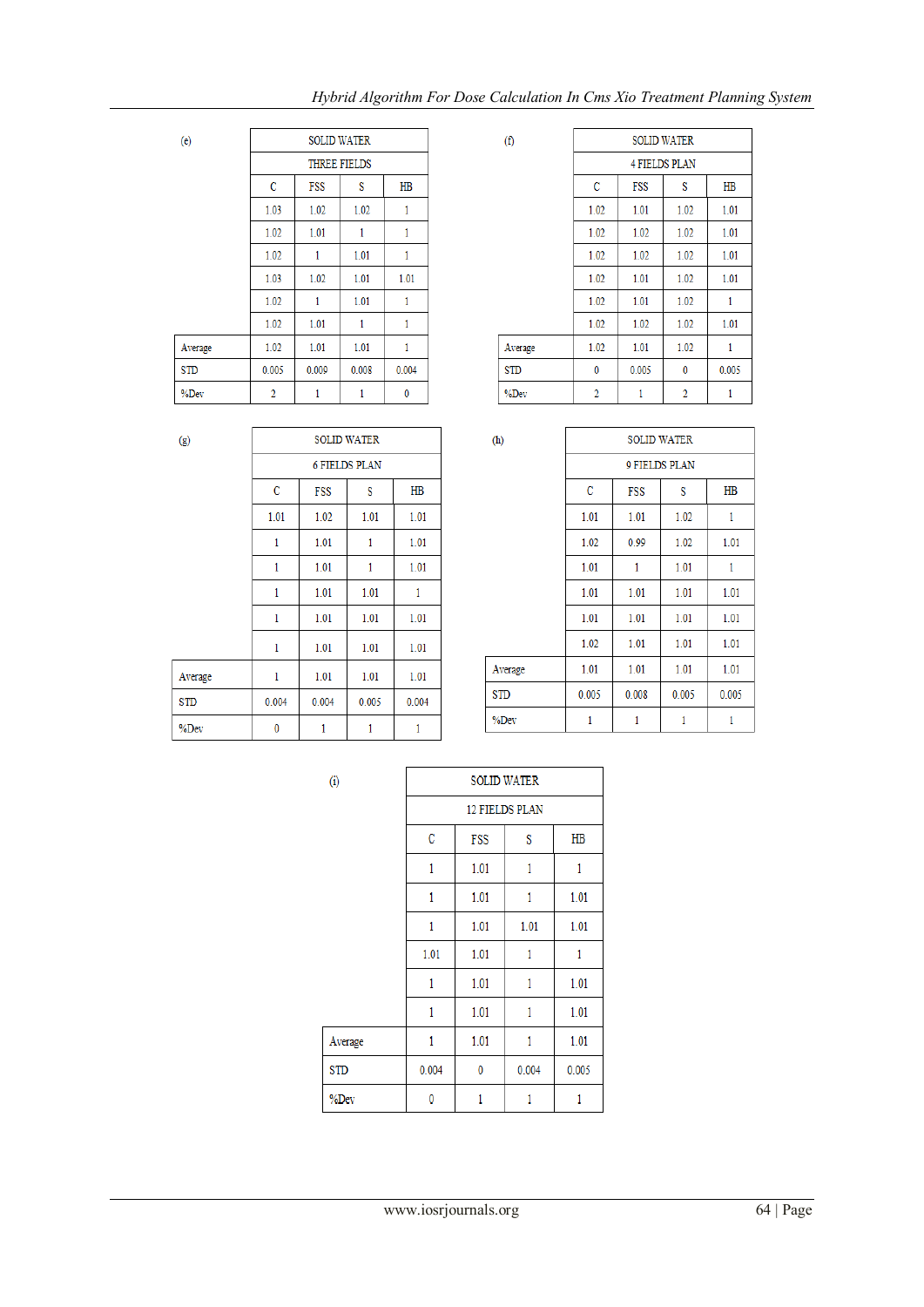## **Table 2: Comparison of absorbed doses in bone for different field plans, showing percentage deviation from reference dose (1.00Gy)for (a) Single field (b) Wedged field (c) Oblique fields (d) Oppose fields (e) Three fields (f) four fields (g) 6 fields (h) 9 fields and (i) 12 fields for different algorithms**

| (a)        | <b>BONE</b>  |                |      |       |  |  |  |
|------------|--------------|----------------|------|-------|--|--|--|
|            | SINGLE FIELD |                |      |       |  |  |  |
|            | C            | FSS<br>s<br>HB |      |       |  |  |  |
|            | 1.04         | 1.02           | 1.02 | 1.01  |  |  |  |
|            | 1.04         | 1.02           | 1.02 | 1     |  |  |  |
|            | 1.04         | 1.02           | 1.02 | 1     |  |  |  |
|            | 1.04         | 1.01           | 1.02 | 1     |  |  |  |
|            | 1.03         | 1.01           | 1.02 | 1     |  |  |  |
|            | 1.04         | 1.01           | 1.02 | 1     |  |  |  |
| Average    | 1.04         | 1.01           | 1.02 | i     |  |  |  |
| <b>STD</b> | 0.004        | 0.005          | 0    | 0.004 |  |  |  |
| %Dev       |              | 1              | 2    | 0     |  |  |  |

|                      |     | <b>BONE</b>           |     |     |  |  |  |
|----------------------|-----|-----------------------|-----|-----|--|--|--|
|                      |     | <b>OBLIQUE FIELDS</b> |     |     |  |  |  |
| $\left($ e $\right)$ |     |                       |     |     |  |  |  |
|                      |     | šS                    |     | ΙB  |  |  |  |
|                      | 03  |                       | 01  | 01  |  |  |  |
|                      | 03  | 99                    | 01  |     |  |  |  |
|                      | 04  | 01                    | 02  | 01  |  |  |  |
|                      | 04  | 01                    | 02  |     |  |  |  |
|                      | 04  | 01                    | 02  | 01  |  |  |  |
|                      | 03  | 01                    | 02  | 01  |  |  |  |
| ЭE                   | 03  | 01                    | 02  | 01  |  |  |  |
|                      | b05 | $_{08}$               | 005 | 005 |  |  |  |
|                      |     |                       |     |     |  |  |  |

| (e)            |                     |                | <b>BONE</b> |                |  |  |  |  |
|----------------|---------------------|----------------|-------------|----------------|--|--|--|--|
|                | <b>THREE FIELDS</b> |                |             |                |  |  |  |  |
|                | c                   | FSS<br>HB<br>s |             |                |  |  |  |  |
|                | 1.03                | ī              | 1.01        | T              |  |  |  |  |
|                | 1.03                | 1.01           | 1.01        | 1.01           |  |  |  |  |
|                | 1.03                | 1.01           | 1.02        | ī              |  |  |  |  |
|                | 1.03                | 1.01           | 1.01        | ī              |  |  |  |  |
|                | 1.02                | 1.01           | 1.01        | ī              |  |  |  |  |
|                | 1.02                | ī              | 1.02        | T              |  |  |  |  |
| <b>AVERAGE</b> | 1.03                | 1.01           | 1.01        | ī              |  |  |  |  |
| <b>STD</b>     | 0.006               | 0.005          | 0.005       | 0.004          |  |  |  |  |
| %Dev           | 3                   | ī              | T           | $\overline{0}$ |  |  |  |  |

| (b)            | <b>BONE</b> |                     |      |       |  |
|----------------|-------------|---------------------|------|-------|--|
|                |             | <b>WEDGE FIELDS</b> |      |       |  |
|                | C           | FSS                 | s    | HB    |  |
|                | 1.04        | 1.02                | 1.03 | 1.02  |  |
|                | 1.04        | 1.03                | 1.03 | 1.02  |  |
|                | 1.04        | 1.03                | 1.03 | 1.01  |  |
|                | 1.04        | 1.03                | 1.03 | 1.02  |  |
|                | 1.04        | 1.03                | 1.03 | 1.02  |  |
|                | 1.04        | 1.03                | 1.03 | 1     |  |
| <b>AVERAGE</b> | 1.04        | 1.03                | 1.03 | 1.02  |  |
| STD            | 0           | 0.004               | 0    | 0.008 |  |
| %Dev           | 4           | 3                   | 3    | 2     |  |

|                   | <b>BONE</b> |              |       |       |  |
|-------------------|-------------|--------------|-------|-------|--|
| $\left( d\right)$ |             | 2 OPP FIELDS |       |       |  |
|                   | C           | <b>FSS</b>   | s     | HB    |  |
|                   | 0.97        | 0.95         | 0.95  | 0.99  |  |
|                   | 0.99        | 0.97         | 0.97  | 0.98  |  |
|                   | 0.98        | 0.96         | 0.97  | 0.99  |  |
|                   | 0.98        | 0.96         | 0.97  | 0.99  |  |
|                   | 0.98        | 0.96         | 0.97  | 1     |  |
|                   | 0.98        | 0.96         | 0.97  | 0.99  |  |
| <b>AVERAGE</b>    | 0.98        | 0.96         | 0.97  | 0.99  |  |
| STD               | 0.006       | 0.006        | 0.008 | 0.006 |  |
| %Dev              | $-2$        |              | -3    | $-1$  |  |

| $\left( f\right)$ | <b>BONE</b>    |       |                      |                 |  |  |
|-------------------|----------------|-------|----------------------|-----------------|--|--|
|                   |                |       | <b>4 FIELDS PLAN</b> |                 |  |  |
|                   | c              | FSS   | s                    | $\overline{HB}$ |  |  |
|                   | 1.02           | 1.01  | 1.02                 | 1.01            |  |  |
|                   | 1.02           | 1.02  | 1.02                 | 1.01            |  |  |
|                   | 1.02           | 1.02  | 1.02                 | 1.01            |  |  |
|                   | 1.02           | 1.01  | 1.02                 | 1.01            |  |  |
|                   | 1.02           | 1.01  | 1.02                 | T               |  |  |
|                   | 1.02           | 1.02  | 1.02                 | 1.01            |  |  |
| Average           | 1.02           | 1.01  | 1.02                 | T               |  |  |
| <b>STD</b>        | Ō              | 0.005 | ō                    | 0.005           |  |  |
| %Dev              | $\overline{2}$ | ī     | $\overline{2}$       | T               |  |  |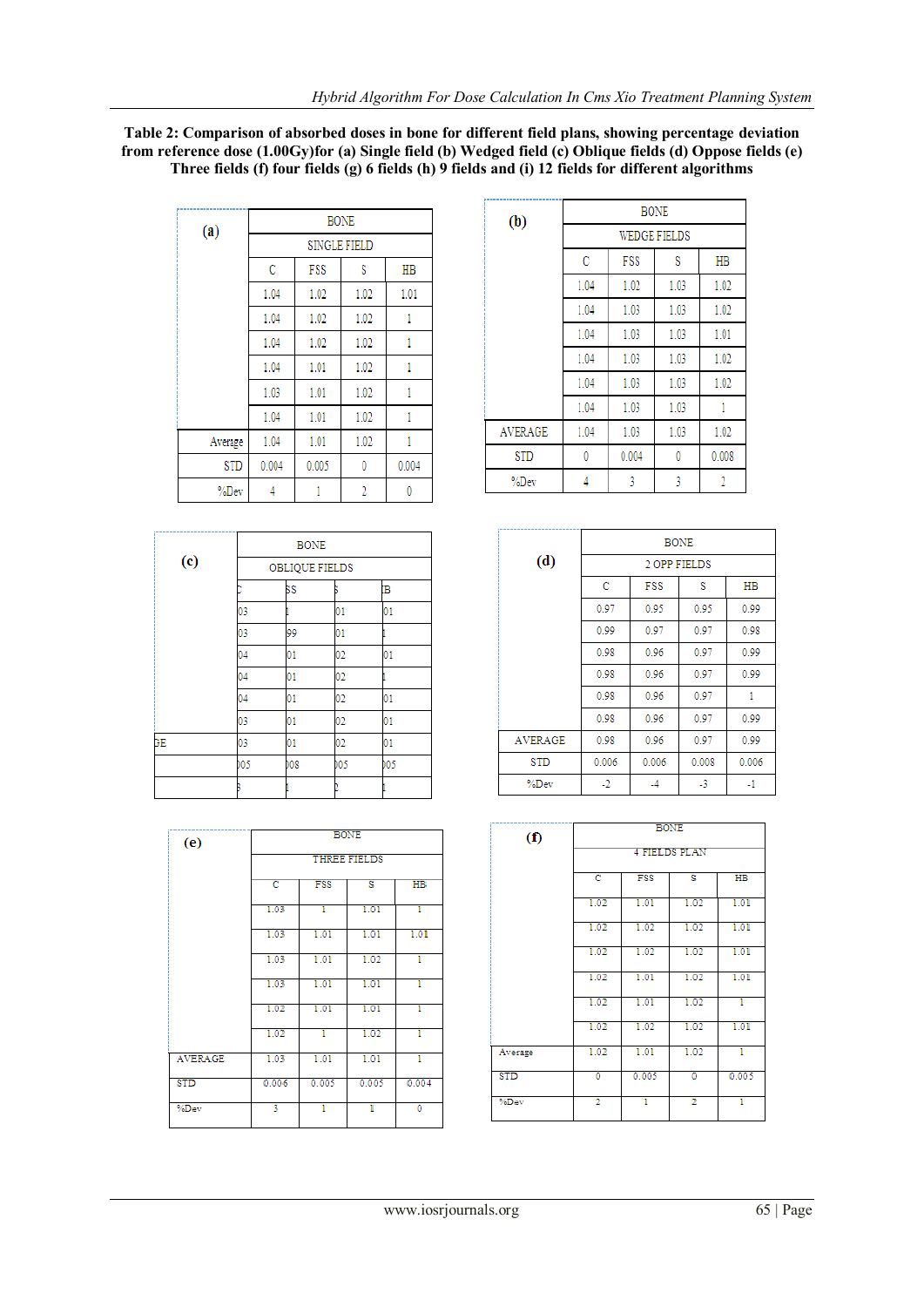|                |                |                | <b>BONE</b>             |             |                |       | <b>BONE</b> |               |                 |
|----------------|----------------|----------------|-------------------------|-------------|----------------|-------|-------------|---------------|-----------------|
| (g)            |                |                | <b>6 FIELDS PLAN</b>    |             | (h)            |       |             | 9 FIELDS PLAN |                 |
|                | ਟ              | <b>FSS</b>     | $\overline{\mathbf{s}}$ | $_{\rm HB}$ |                | c     | <b>FSS</b>  | s             | $\overline{HB}$ |
|                | 1.01           | 1.02           | 1.01                    | ı.          |                | 1.01  | 1.01        | 1.02          |                 |
|                | 1.02           | 1.01           | 1.01                    | ı.          |                | 1.02  | 0.99        | 1.02          | 1.01            |
|                | 1.02           | 1.02           | 1.01                    | 1.01        |                | 1.01  | ı           | 1.01          | ı               |
|                | 1.02           | 1.02           | 1.01                    | 1.01        |                | 1.01  | 1.01        | 1.01          | 1.01            |
|                | 1.02           | 1.01           | 1.01                    | 1.01        |                | 1.01  | 1.01        | 1.01          | 1.01            |
|                | 1.02           | 1.02           | 1.01                    | 1.01        |                | 1.02  | 1.01        | 1.01          | 1.01            |
| <b>AVERAGE</b> | 1.02           | 1.02           | 1.01                    | 1.01        | <b>AVERAGE</b> | 1.01  | 1.01        | 1.01          | 1.01            |
| <b>STD</b>     | 0.004          | 0.005          | $\mathbf{0}$            | 0.005       | <b>STD</b>     | 0.005 | 0.008       | 0.005         | 0.005           |
| %Dev           | $\overline{2}$ | $\overline{2}$ | 1                       | ı           | %Dev           |       |             |               |                 |

**Table 3: Comparison of absorbed doses in lung for different field plans, showing percentage deviation from reference dose (1.00Gy)for (a) Single field (b) Wedged field (c) Oblique fields (d) Oppose fields (e) Three fields (f) four fields (g) 6 fields (h) 9 fields and (i) 12 fields for different algorithms**

|                | <b>LUNG</b><br><b>SINGLE FIELD</b> |            |                |                |  |
|----------------|------------------------------------|------------|----------------|----------------|--|
| (a)            |                                    |            |                |                |  |
|                | c                                  | <b>FSS</b> | s              | H <sub>B</sub> |  |
|                | 1.03                               | 1.02       | 1.03           | T              |  |
|                | 1.02                               | 1.01       | 1.02           | 1.01           |  |
|                | 1.02                               | 1.01       | 1.02           | 1.01           |  |
|                | 1.02                               | 1.01       | 1.02           | 1.01           |  |
|                | 1.02                               | 1.01       | 1.02           | ī              |  |
|                | 1.02                               | 1.01       | 1.02           | 1              |  |
| <b>AVERAGE</b> | 1.02                               | 1.01       | 1.02           | 1.01           |  |
| <b>STD</b>     | 0.004                              | 0.004      | 0.004          | 0.005          |  |
| %Dev           | $\overline{2}$                     | ı          | $\overline{2}$ | ı              |  |

|                             | <b>LUNG</b>    |            |                       |             |  |
|-----------------------------|----------------|------------|-----------------------|-------------|--|
| $\left( \mathrm{c} \right)$ |                |            | <b>OBLIQUE FIELDS</b> |             |  |
|                             | c              | <b>FSS</b> | s                     | $_{\rm HB}$ |  |
|                             | 1.03           | 1.01       | 1.03                  | 1.01        |  |
|                             | 1.02           | 1.02       | 1.02                  | 1.01        |  |
|                             | 1.02           | 1.01       | 1.02                  | 1.01        |  |
|                             | 1.02           | 1.01       | 1.02                  | 1.01        |  |
|                             | 1.02           | 1.01       | 1.02                  | 1.01        |  |
|                             | 1.02           | 1.01       | 1.02                  | 1.01        |  |
| <b>AVERAGE</b>              | 1.02           | 1.01       | 1.02                  | 1.01        |  |
| <b>STD</b>                  | 0.004          | 0.004      | 0.004                 | ō           |  |
| %Dev                        | $\overline{2}$ | 1          | $\overline{2}$        | ī           |  |

| (b)            | <b>LUNG</b>         |       |                |                |  |  |  |  |
|----------------|---------------------|-------|----------------|----------------|--|--|--|--|
|                | <b>WEDGE FIELDS</b> |       |                |                |  |  |  |  |
|                | c                   | FSS   | s              | H <sub>B</sub> |  |  |  |  |
|                | 1.02                | 1.02  | 1.02           | ī              |  |  |  |  |
|                | 1.02                | 1.01  | 1.02           | ī              |  |  |  |  |
|                | 1.02                | 1.01  | 1.02           | 1.01           |  |  |  |  |
|                | 1.02                | 1.01  | 1.02           | 1.01           |  |  |  |  |
|                | 1.02                | 1.01  | 1.02           | 1.01           |  |  |  |  |
|                | 1.02                | 1.01  | 1.02           | 1.01           |  |  |  |  |
| <b>AVERAGE</b> | 1.02                | 1.01  | 1.02           | 1.01           |  |  |  |  |
| <b>STD</b>     | 0                   | 0.004 | 0              | 0.006          |  |  |  |  |
| %Dev           | $\overline{2}$      | ī     | $\overline{2}$ | ī              |  |  |  |  |

|                | <b>LUNG</b>                |       |                 |       |  |  |  |
|----------------|----------------------------|-------|-----------------|-------|--|--|--|
| (d)            |                            |       | OPPOSING FIELDS |       |  |  |  |
|                | <b>FSS</b><br>c<br>HB<br>s |       |                 |       |  |  |  |
|                | 0.98                       | 0.97  | 0.97            | 0.99  |  |  |  |
|                | 0.97                       | 0.96  | 0.97            | 0.98  |  |  |  |
|                | 0.97                       | 0.97  | 0.97            | 0.99  |  |  |  |
|                | 0.97                       | 0.97  | 0.97            | 0.99  |  |  |  |
|                | 0.97                       | 0.97  | 0.97            | 0.99  |  |  |  |
|                | 0.97                       | 0.97  | 0.98            | 0.98  |  |  |  |
| <b>AVERAGE</b> | 0.97                       | 0.97  | 0.97            | 0.99  |  |  |  |
| <b>STD</b>     | 0.004                      | 0.004 | 0.004           | 0.004 |  |  |  |
| %Dev           | -3                         | -3    | -3              | -1    |  |  |  |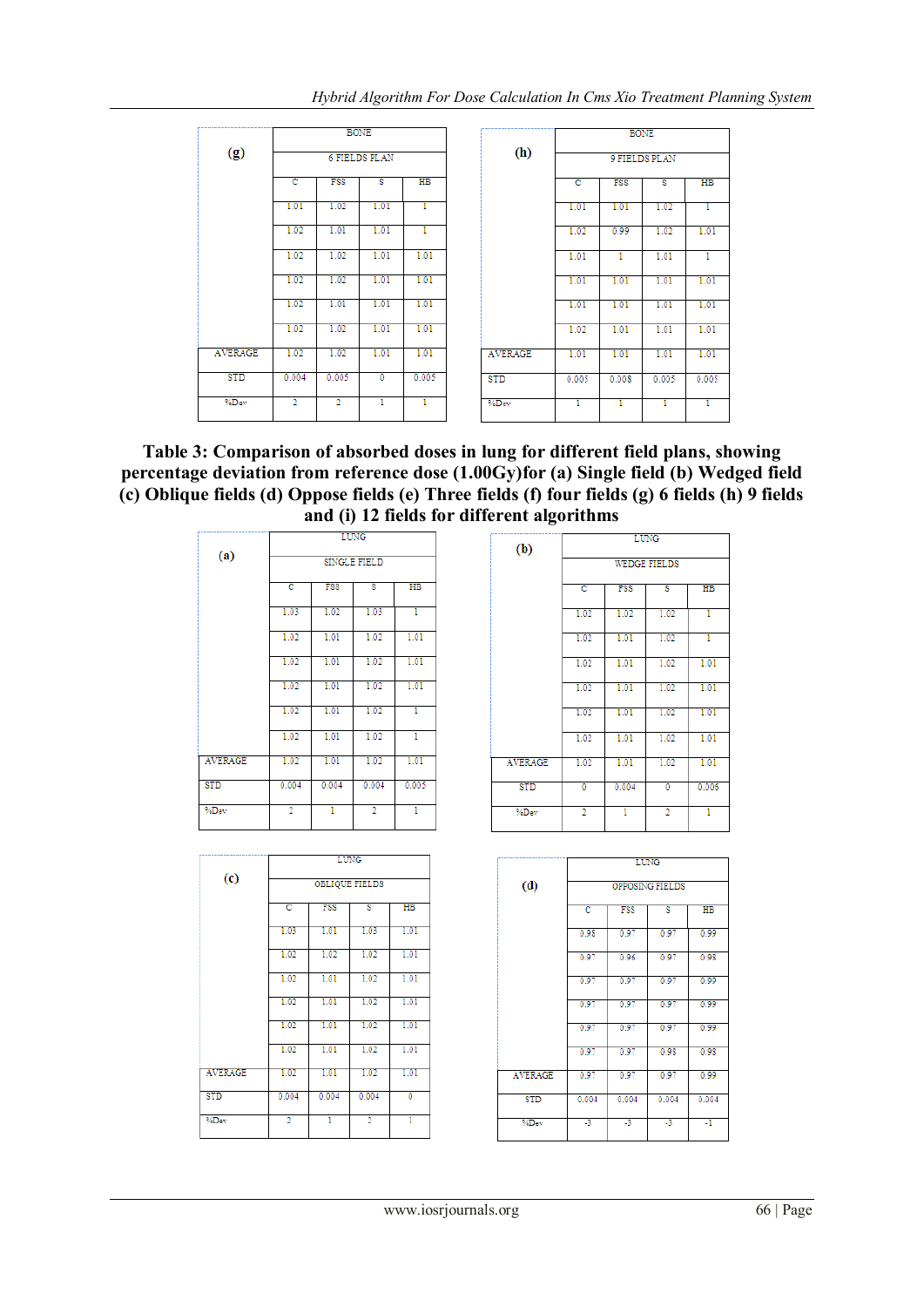|            |                |                |       | c     | FSS        | s.             |
|------------|----------------|----------------|-------|-------|------------|----------------|
|            |                | $\circled{0}$  |       |       |            | 12 FIELDS PLA  |
|            |                |                |       |       |            | <b>LUNG</b>    |
|            |                |                |       |       |            |                |
| %Dev       | $\overline{2}$ | $\overline{2}$ | ī     | T     | %Dev       |                |
| <b>STD</b> | 0.004          | 0.004          | 0.004 | 0.005 | <b>STD</b> |                |
| AVERAGE    | 1.02           | 1.02           | 1.01  | 1.01  |            | <b>AVERAGE</b> |
|            | 1.02           | 1.02           | 1.01  | T     |            |                |
|            | 1.02           | 1.02           | 1.01  | 1.01  |            |                |
|            | 1.02           | 1.02           | 1.01  | 1.01  |            |                |
|            | 1.02           | 1.02           | 1.01  | T     |            |                |
|            | 1.02           | 1.02           | 1.01  | 1.01  |            |                |
|            | 1.01           | 1.01           | 1.02  | 1.01  |            |                |
|            |                |                |       |       |            |                |

 $H<sub>B</sub>$ 

| (e)            |       | <b>LUNG</b><br>THREE FIELDS    |             |       |  |  |  |  |  |
|----------------|-------|--------------------------------|-------------|-------|--|--|--|--|--|
|                |       |                                |             |       |  |  |  |  |  |
|                | c     | <b>FSS</b><br>$_{\rm HB}$<br>s |             |       |  |  |  |  |  |
|                | 1.02  | 1.01                           | 1.01        | T     |  |  |  |  |  |
|                | 1.02  | 1.01                           | 1.01        | 1.01  |  |  |  |  |  |
|                | 1.01  | 0.99                           | т           | т     |  |  |  |  |  |
|                | 1.01  | 0.99                           | T           | T     |  |  |  |  |  |
|                | 1.01  | 0.99                           | 1.01        | ī     |  |  |  |  |  |
|                | 1.01  | ī                              | 1.01        | ī     |  |  |  |  |  |
| <b>AVERAGE</b> | 1.01  | 0.99                           | 1.01        | T     |  |  |  |  |  |
| <b>STD</b>     | 0.005 | 0.009                          | 0.005       | 0.004 |  |  |  |  |  |
| %Dev           | 1     | ч                              | ī           | 0     |  |  |  |  |  |
|                |       |                                |             |       |  |  |  |  |  |
|                |       |                                | <b>LUNG</b> |       |  |  |  |  |  |

**6 FIELDS PLAN** 

s

FSS

 $(g)$ 

 $\overline{\mathbf{c}}$ 

| $\left( f\right)$ | <b>LUNG</b>          |                                |                |                |  |  |  |  |
|-------------------|----------------------|--------------------------------|----------------|----------------|--|--|--|--|
|                   | <b>4 FIELDS PLAN</b> |                                |                |                |  |  |  |  |
|                   | c                    | $_{\rm HB}$<br><b>FSS</b><br>s |                |                |  |  |  |  |
|                   | 1.02                 | 1.01                           | 1.01           | 1.02           |  |  |  |  |
|                   | 1.01                 | 1.01                           | 1.02           | 1.01           |  |  |  |  |
|                   | 1.02                 | 1.02                           | 1.01           | 1.02           |  |  |  |  |
|                   | 1.02                 | 1.02                           | 1.02           | 1.02           |  |  |  |  |
|                   | 1.02                 | 1.02                           | 1.02           | 1.01           |  |  |  |  |
|                   | 1.02                 | 1.02                           | 1.02           | 1.02           |  |  |  |  |
| <b>AVERAGE</b>    | 1.02                 | 1.02                           | 1.02           | 1.02           |  |  |  |  |
| <b>STD</b>        | 0.004                | 0.005                          | 0.005          | 0.005          |  |  |  |  |
| %Dev              | $\overline{2}$       | $\overline{2}$                 | $\overline{2}$ | $\overline{2}$ |  |  |  |  |

|                | <b>LUNG</b>                                                              |       |       |       |  |  |  |  |
|----------------|--------------------------------------------------------------------------|-------|-------|-------|--|--|--|--|
| (h)            | 9 FIELDS PLAN                                                            |       |       |       |  |  |  |  |
|                | <b>FSS</b><br>$H\!B$<br>$\overline{\text{c}}$<br>$\overline{\mathbf{s}}$ |       |       |       |  |  |  |  |
|                | 1.01                                                                     | 1.01  | 1.01  | 1     |  |  |  |  |
|                | 1.01                                                                     | 1.01  | T     | 1     |  |  |  |  |
|                | 1.01                                                                     | 1.01  | ı     | T     |  |  |  |  |
|                | 1.01                                                                     | 1.01  | 1     | 1     |  |  |  |  |
|                | 1.02                                                                     | 1.02  | ı     | ı     |  |  |  |  |
|                | 1.02                                                                     | 1.01  | 1.01  | 1.01  |  |  |  |  |
| <b>AVERAGE</b> | 1.01                                                                     | 1.01  | T     | T     |  |  |  |  |
| <b>STD</b>     | 0.005                                                                    | 0.004 | 0.005 | 0.004 |  |  |  |  |
| %Dev           | T                                                                        | т     | Ō     | ō     |  |  |  |  |

 $\overline{\phantom{0}}$ 

|                | LUNG           |       |       |       |  |  |
|----------------|----------------|-------|-------|-------|--|--|
| $\circled{v}$  | 12 FIELDS PLAN |       |       |       |  |  |
|                | c              | FSS   | s     | HB    |  |  |
|                | 1.01           | 1.02  | T     | 1.01  |  |  |
|                | 1.01           | 1.01  | 1     | T     |  |  |
|                | 1.01           | 1.01  | ı     | ī     |  |  |
|                | 1.01           | 1.01  | ı     | ī     |  |  |
|                | 1.01           | 1.01  | 1.01  | ī     |  |  |
|                | T              | 1.01  | ī     | ī     |  |  |
| <b>AVERAGE</b> | 1.01           | 1.01  | T     | T     |  |  |
| <b>STD</b>     | 0.004          | 0.004 | 0.004 | 0.004 |  |  |
| %Dev           | ī              | ī     | 0     | 0     |  |  |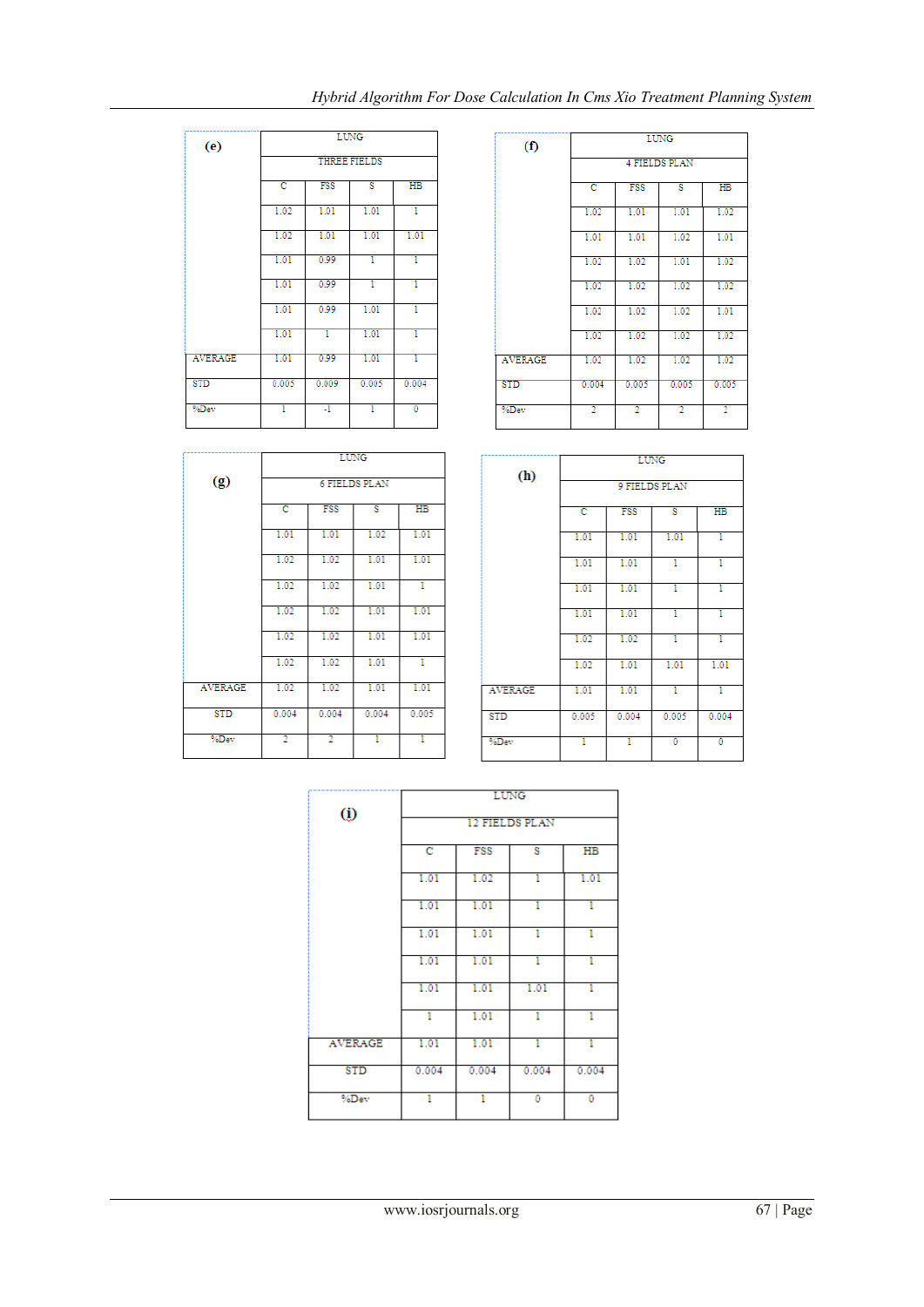## **Results of the calculated times of the different algorithms for different plans**

Table 4 shows the results of the times used by the different algorithms for calculation of monitor units needed to deliver the prescribed dose for different plans.

| <b>CASE</b>                       | Hybrid (s) | Convolution (s) | Superposition (s) |
|-----------------------------------|------------|-----------------|-------------------|
| Lung (single field)               |            | U.5             |                   |
| Lung (Opposite fields)            |            | 0.7             |                   |
| Lung $(12 \text{ fields})$        |            |                 |                   |
| Bone (12 fields)                  |            |                 |                   |
| Solid water (12 fields)           |            |                 |                   |
| Lung (IMRT plan, 30 fields)       |            |                 | 66                |
| Lungs (Rapid arc plan, 57 fields) | 20         | 98              | 123               |

**Table 4: Calculation time of the different algorithms for different plans**

**Absorbed dose measured at the LINAC for 18 MeV photon beam using the different algorithms**

**Table 5: Comparison of absorbed doses in solid water phantom for (a) Single field (b) Wedged field (c) Oblique fields (d) Oppose fields (e) Three fields (f) 4 fields (g) 6 fields (h) 9 fields and (i) 12 fields with different algorithms**

| $\overline{a}$ | <b>SOLID WATER</b>                                        |       |                |                |  |  |
|----------------|-----------------------------------------------------------|-------|----------------|----------------|--|--|
|                | <b>SINGLE FIELD</b>                                       |       |                |                |  |  |
|                | c<br>$_{\rm HB}$<br><b>FSS</b><br>$\overline{\mathbf{s}}$ |       |                |                |  |  |
|                | 1.01                                                      | 1.02  | 1.01           | 1.02           |  |  |
|                | 1.02                                                      | 1.01  | 1.02           | 1.01           |  |  |
|                | 1.02                                                      | 1.02  | 1.03           | 1.02           |  |  |
|                | 1.01                                                      | 1.01  | 1.02           | 1.02           |  |  |
|                | 1.02                                                      | 1.01  | 1.02           | 1.02           |  |  |
|                | 1.01                                                      | 1.01  | 1.03           | 1.02           |  |  |
| Average        | 1.02                                                      | 1.01  | 1.02           | 1.02           |  |  |
| STD            | 0.006                                                     | 0.005 | 0.008          | 0.004          |  |  |
| %Dev           | $\overline{2}$                                            | ī     | $\overline{2}$ | $\overline{2}$ |  |  |

| $\overline{(\mathbf{c})}$ | <b>SOLID WATER</b>                                      |       |                |                |  |  |
|---------------------------|---------------------------------------------------------|-------|----------------|----------------|--|--|
|                           | <b>OBLIQUE FIELDS</b>                                   |       |                |                |  |  |
|                           | $_{\rm HB}$<br>$\overline{\text{c}}$<br><b>FSS</b><br>s |       |                |                |  |  |
|                           | 1.01                                                    | 1.01  | 1.01           | 1.01           |  |  |
|                           | 1.01                                                    | 1.01  | 1.02           | 1.02           |  |  |
|                           | 1.01                                                    | 1.01  | 1.02           | 1.02           |  |  |
|                           | 1.01                                                    | 1.02  | 1.02           | 1.02           |  |  |
|                           | 1.01                                                    | 1.02  | 1.01           | 1.02           |  |  |
|                           | 1.01                                                    | 1.01  | 1.02           | 1.01           |  |  |
| Average                   | 1.01                                                    | 1.01  | 1.02           | $\overline{2}$ |  |  |
| <b>STD</b>                | 0.000                                                   | 0.005 | 0.005          | 0.005          |  |  |
| %Dev                      | 1                                                       | ı     | $\overline{2}$ | $\overline{2}$ |  |  |

| $\overline{(\mathbf{b})}$ | <b>SOLID WATER</b>                                        |                |       |                |  |  |  |
|---------------------------|-----------------------------------------------------------|----------------|-------|----------------|--|--|--|
|                           | <b>WEDGE FIELD</b>                                        |                |       |                |  |  |  |
|                           | c<br><b>FSS</b><br>$\overline{\mathbf{s}}$<br>$_{\rm HB}$ |                |       |                |  |  |  |
|                           | 1.04                                                      | 1.02           | 1.04  | 1.02           |  |  |  |
|                           | 1.03                                                      | 1.03           | 1.03  | 1.01           |  |  |  |
|                           | 1.04                                                      | 1.03           | 1.03  | 1.02           |  |  |  |
|                           | 1.04                                                      | 1.02           | 1.03  | 1.02           |  |  |  |
|                           | 1.04                                                      | 1.02           | 1.03  | 1.02           |  |  |  |
|                           | 1.04                                                      | 1.02           | 1.04  | 1.02           |  |  |  |
| Average                   | 1.04                                                      | 1.02           | 1.03  | 1.02           |  |  |  |
| <b>STD</b>                | 0.004                                                     | 0.005          | 0.005 | 0.004          |  |  |  |
| %Dev                      | $\overline{4}$                                            | $\overline{2}$ | 3     | $\overline{2}$ |  |  |  |

| (d)        |                                                            |       | <b>SOLID WATER</b> |       |  |  |  |
|------------|------------------------------------------------------------|-------|--------------------|-------|--|--|--|
|            | OPOSSING FIELDS                                            |       |                    |       |  |  |  |
|            | H <sub>B</sub><br>$\overline{\text{c}}$<br><b>FSS</b><br>s |       |                    |       |  |  |  |
|            | 1.03                                                       | 1.02  | 1.01               | 1.02  |  |  |  |
|            | 1.02                                                       | 1.01  | 1.02               | 1.01  |  |  |  |
|            | 1.02                                                       | 1.01  | 1.02               | 1.01  |  |  |  |
|            | 1.02                                                       | 1.02  | 1.02               | 1.01  |  |  |  |
|            | 1.02                                                       | 1.01  | 1.02               | 1.01  |  |  |  |
|            | 1.02                                                       | 1.01  | 1.02               | 1.01  |  |  |  |
| Average    | 1.02                                                       | 1.01  | 1.02               | 1.01  |  |  |  |
| <b>STD</b> | 0.004                                                      | 0.005 | 0.004              | 0.004 |  |  |  |
| %Dev       | $\overline{2}$                                             | ī     | $\overline{2}$     | ī     |  |  |  |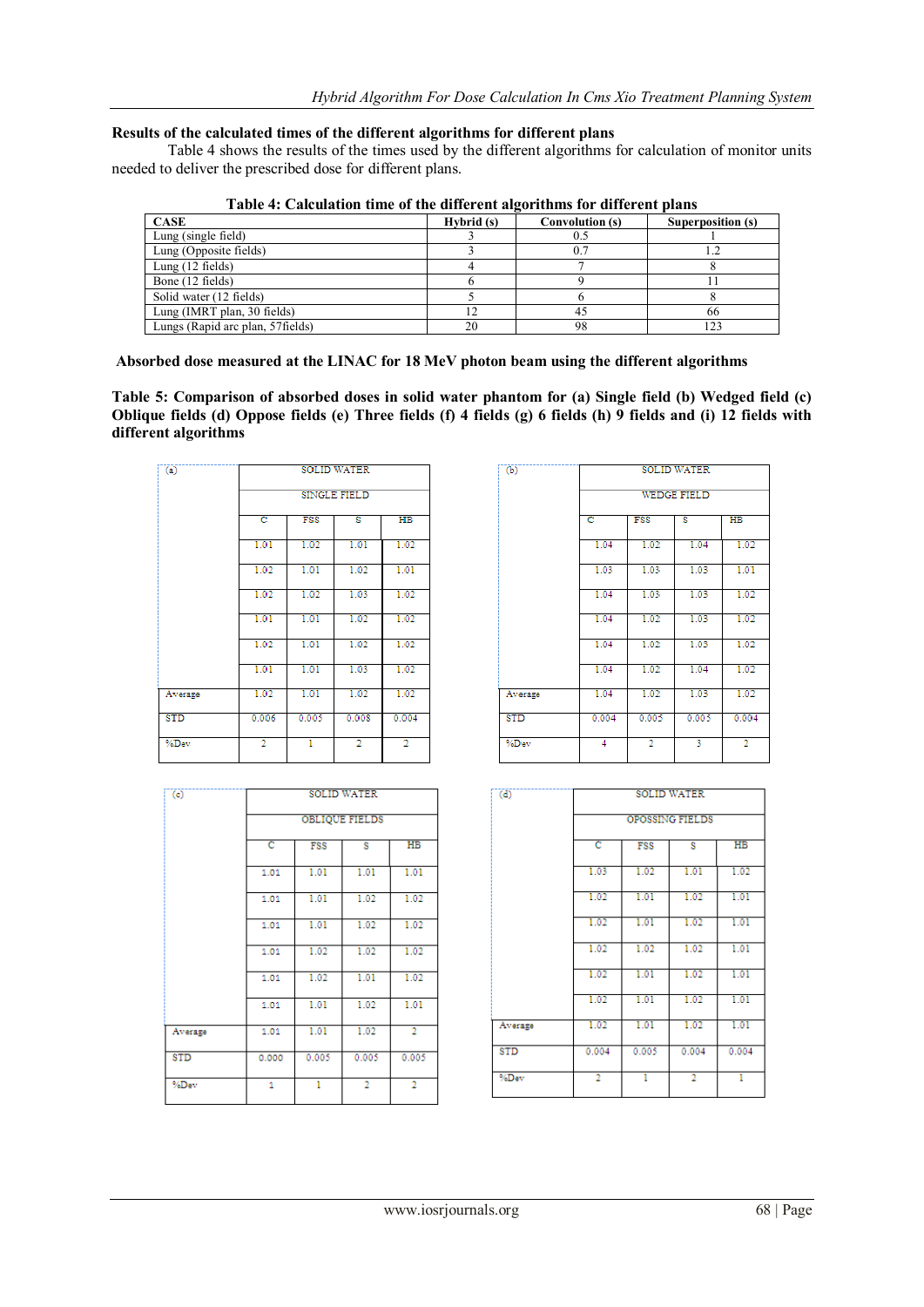| (e)     | <b>SOLID WATER</b>                  |       |                |                |  |  |
|---------|-------------------------------------|-------|----------------|----------------|--|--|
|         | <b>THREE FIELDS</b>                 |       |                |                |  |  |
|         | <b>FSS</b><br>ट<br>$_{\rm HB}$<br>ड |       |                |                |  |  |
|         | 1.02                                | 1.01  | 1.02           | 1.01           |  |  |
|         | 1.01                                | 1.01  | 1.02           | 1.01           |  |  |
|         | 1.02                                | T     | 1.01           | 1.02           |  |  |
|         | 1.02                                | 1.01  | 1.02           | 1.02           |  |  |
|         | 1.01                                | T     | 1.01           | 1.02           |  |  |
|         | 1.02                                | 1.01  | 1.02           | 1.02           |  |  |
| Average | 1.02                                | 1.01  | 1.02           | 1.02           |  |  |
| STD     | 0.005                               | 0.005 | 0.005          | 0.005          |  |  |
| %Dev    | $\overline{2}$                      | ī     | $\overline{2}$ | $\overline{2}$ |  |  |

| $^{(f)}$   | <b>SOLID WATER</b> |       |                      |                |  |  |
|------------|--------------------|-------|----------------------|----------------|--|--|
|            |                    |       | <b>4 FIELDS PLAN</b> |                |  |  |
|            | c                  | FSS   | s                    | $_{\rm HB}$    |  |  |
|            | 1.01               | 1.02  | 1.01                 | 1.02           |  |  |
|            | 1.02               | 1.01  | 1.01                 | 1.03           |  |  |
|            | 1.01               | 1.01  | 1.01                 | 1.01           |  |  |
|            | 1.01               | 1.01  | 1.02                 | 1.02           |  |  |
|            | 1.01               | 1.01  | 1.02                 | 1.02           |  |  |
|            | 1.01               | 1.01  | 1.02                 | 1.01           |  |  |
| Average    | 1.01               | 1.01  | 1.02                 | 1.02           |  |  |
| <b>STD</b> | 0.004              | 0.004 | 0.006                | 0.008          |  |  |
| %Dev       | ī                  | 1     | $\overline{2}$       | $\overline{2}$ |  |  |

| $\overline{(\mathsf{e})}$ |                     | <b>SOLID WATER</b>         |                |                |  |  |  |
|---------------------------|---------------------|----------------------------|----------------|----------------|--|--|--|
|                           | <b>THREE FIELDS</b> |                            |                |                |  |  |  |
|                           | c                   | FSS<br>H <sub>B</sub><br>s |                |                |  |  |  |
|                           | 1.02                | 1.01                       | 1.02           | 1.01           |  |  |  |
|                           | 1.01                | 1.01                       | 1.02           | 1.01           |  |  |  |
|                           | 1.02                | ī                          | 1.01           | 1.02           |  |  |  |
|                           | 1.02                | 1.01                       | 1.02           | 1.02           |  |  |  |
|                           | 1.01                | T                          | 1.01           | 1.02           |  |  |  |
|                           | 1.02                | 1.01                       | 1.02           | 1.02           |  |  |  |
| Average                   | 1.02                | 1.01                       | 1.02           | 1.02           |  |  |  |
| <b>STD</b>                | 0.005               | 0.005                      | 0.005          | 0.005          |  |  |  |
| %Dev                      | $\overline{2}$      | ī                          | $\overline{2}$ | $\overline{2}$ |  |  |  |

| (f)        |       |       | <b>SOLID WATER</b>   |                |
|------------|-------|-------|----------------------|----------------|
|            |       |       | <b>4 FIELDS PLAN</b> |                |
|            | c     | FSS   | s                    | H <sub>B</sub> |
|            | 1.01  | 1.02  | 1.01                 | 1.02           |
|            | 1.02  | 1.01  | 1.01                 | 1.03           |
|            | 1.01  | 1.01  | 1.01                 | 1.01           |
|            | 1.01  | 1.01  | 1.02                 | 1.02           |
|            | 1.01  | 1.01  | 1.02                 | 1.02           |
|            | 1.01  | 1.01  | 1.02                 | 1.01           |
| Average    | 1.01  | 1.01  | 1.02                 | 1.02           |
| <b>STD</b> | 0.004 | 0.004 | 0.006                | 0.008          |
| %Dev       | ī     | T     | $\overline{2}$       | $\overline{2}$ |

| $\overline{(\mathbf{z})}$ | <b>SOLID WATER</b>                               |                |                |                |  |  |  |
|---------------------------|--------------------------------------------------|----------------|----------------|----------------|--|--|--|
|                           | <b>6 FIELDS PLAN</b>                             |                |                |                |  |  |  |
|                           | $_{\rm HB}$<br>$\overline{\text{c}}$<br>FSS<br>s |                |                |                |  |  |  |
|                           | 1.01                                             | 1.02           | 1.02           | 1.02           |  |  |  |
|                           | 1.01                                             | 1.02           | 1.01           | 1.02           |  |  |  |
|                           | 1.01                                             | 1.02           | 1.02           | 1.02           |  |  |  |
|                           | 1.01                                             | 1.02           | 1.02           | 1.02           |  |  |  |
|                           | 1.01                                             | 1.01           | 1.02           | 1.01           |  |  |  |
|                           | 1.01                                             | 1.02           | 1.02           | 1.01           |  |  |  |
| Average                   | 1.01                                             | 1.02           | 1.02           | 1.02           |  |  |  |
| <b>STD</b>                | 0.000                                            | 0.004          | 0.004          | 0.005          |  |  |  |
| %Dev                      | ī                                                | $\overline{2}$ | $\overline{2}$ | $\overline{2}$ |  |  |  |

| (h)        | <b>SOLID WATER</b> |                |                |                |  |
|------------|--------------------|----------------|----------------|----------------|--|
|            |                    |                | 9 FIELDS PLAN  |                |  |
|            | c                  | <b>FSS</b>     | s              | H <sub>B</sub> |  |
|            | T                  | 1.02           | 1.01           | 1.01           |  |
|            | T                  | 1.03           | 1.01           | 1.02           |  |
|            | ī                  | 1.01           | 1.02           | 1.01           |  |
|            | 1.01               | 1.02           | 1.01           | 1.01           |  |
|            | 1.01               | 1.02           | 1.02           | 1.01           |  |
|            | T                  | 1.02           | 1.02           | 1.01           |  |
| Average    | 1.00               | 1.02           | 1.02           | 1.01           |  |
| <b>STD</b> | 0.005              | 0.008          | 0.006          | 0.004          |  |
| %Dev       | Ō                  | $\overline{2}$ | $\overline{2}$ | ī              |  |

 $\sqrt{(f)}$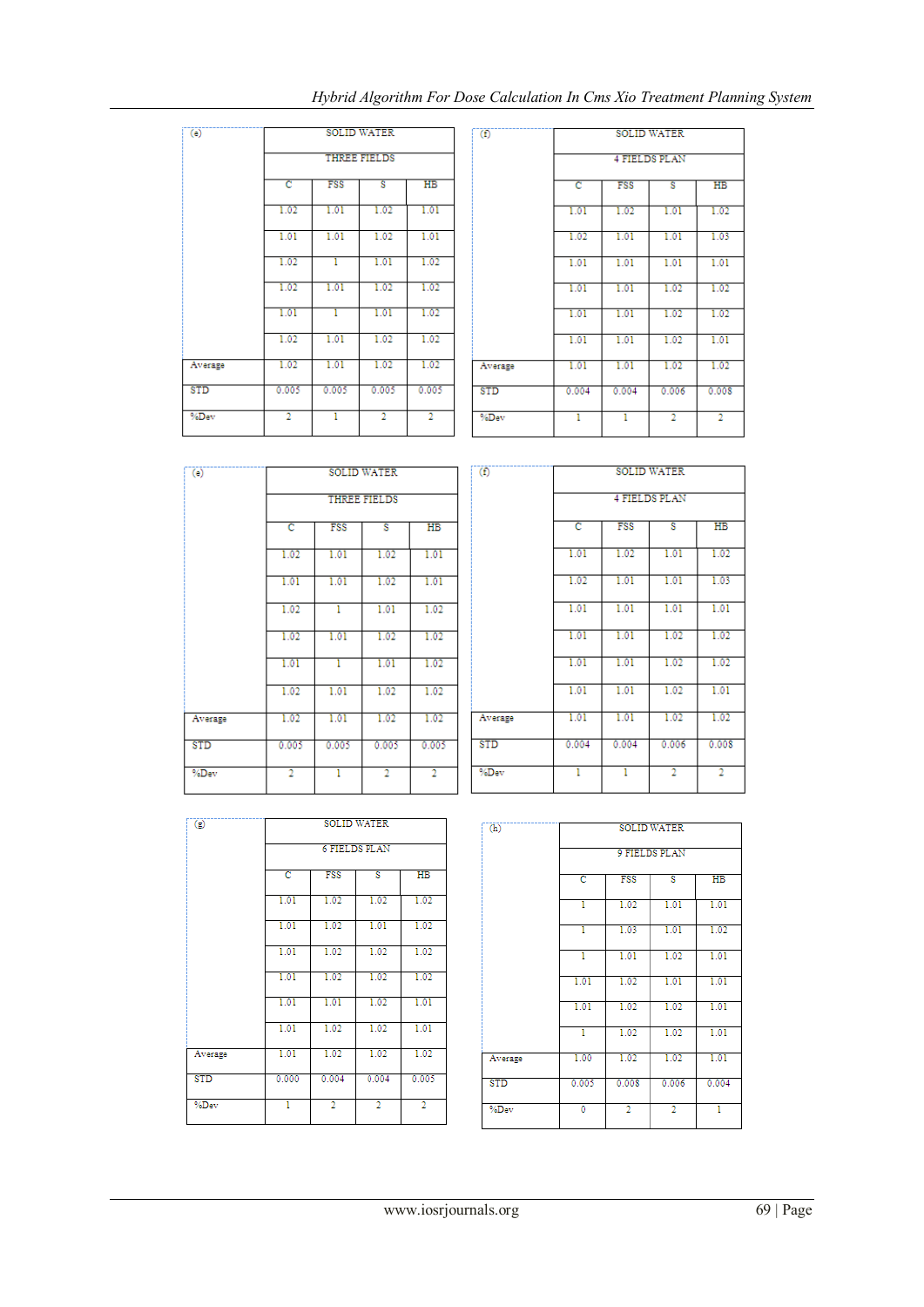| $\overline{\omega}$ |       | <b>SOLID WATER</b>                            |      |       |  |  |  |
|---------------------|-------|-----------------------------------------------|------|-------|--|--|--|
|                     |       | 12 FIELDS PLAN                                |      |       |  |  |  |
|                     | c     | FSS<br>$_{\rm HB}$<br>$\overline{\mathbf{s}}$ |      |       |  |  |  |
|                     | 1.01  | 1.02                                          | 1.01 | T     |  |  |  |
|                     | 1.01  | 1.02                                          | 1.01 | 1.02  |  |  |  |
|                     | 1.01  | 1.01                                          | 1.01 | 1.01  |  |  |  |
|                     | 1.02  | 1.02                                          | 1.01 | 1.01  |  |  |  |
|                     | 1.01  | 1.02                                          | 1.01 | 1.02  |  |  |  |
|                     | 1.02  | 1.03                                          | 1.01 | 1.01  |  |  |  |
| Average             | T     | 1.02                                          | 1.01 | 1.01  |  |  |  |
| <b>STD</b>          | 0.005 | 0.008                                         | ō    | 0.008 |  |  |  |
| %Dev                | ī     | $\overline{2}$                                | ī    | T     |  |  |  |

**Table 6: Comparison of absorbed dose in bone for different field plans showing percentage deviation from reference dose (1.00Gy)for (a) Single field (b) Wedged field (c) Oblique fields (d) Oppose fields (e) Three field (f) 4 fields (g) 6 fields (h) 9 fields and (i) 12 fields with different algorithms.**

|            | <b>BONE</b><br><b>SINGLE FIELD</b> |                                                      |       |                |  |  |  |
|------------|------------------------------------|------------------------------------------------------|-------|----------------|--|--|--|
| (a)        |                                    |                                                      |       |                |  |  |  |
|            | c                                  | <b>FSS</b><br>$_{\rm HB}$<br>$\overline{\mathbf{s}}$ |       |                |  |  |  |
|            | 1.03                               | 1.03                                                 | 1.01  | 1.01           |  |  |  |
|            | 1.01                               | 1.03                                                 | 1.02  | 1.02           |  |  |  |
|            | 1.03                               | 1.02                                                 | 1.01  | 1.02           |  |  |  |
|            | 1.02                               | 1.02                                                 | 1.01  | 1.02           |  |  |  |
|            | 1.03                               | 1.02                                                 | 1.01  | 1.02           |  |  |  |
|            | 1.03                               | 1.02                                                 | 1.01  | 1.02           |  |  |  |
| Average    | 1.03                               | 1.02                                                 | 1.01  | 1.02           |  |  |  |
| <b>STD</b> | 0.008                              | 0.005                                                | 0.004 | 0.004          |  |  |  |
| %Dev       | 3                                  | $\overline{2}$                                       | ī     | $\overline{2}$ |  |  |  |

|                | <b>BONE</b> |                     |       |             |  |  |
|----------------|-------------|---------------------|-------|-------------|--|--|
| (b)            |             | <b>WEDGE FIELDS</b> |       |             |  |  |
|                | c           | <b>FSS</b>          | s     | $_{\rm HB}$ |  |  |
|                | 1.03        | 1.03                | 1.02  | 1.03        |  |  |
|                | 1.04        | 1.02                | 1.02  | 1.03        |  |  |
|                | 1.03        | 1.02                | 1.01  | 1.02        |  |  |
|                | 1.04        | 1.02                | 1.02  | 1.03        |  |  |
|                | 1.04        | 1.03                | 1.01  | 1.03        |  |  |
|                | 1.03        | 1.02                | 1.02  | 1.01        |  |  |
| <b>AVERAGE</b> | 1.04        | 1.02                | 1.02  | 1.03        |  |  |
| <b>STD</b>     | 0.006       | 0.005               | 0.005 | 0.008       |  |  |
| %Dev           | 4           | $\overline{2}$      | 3     | 3           |  |  |

|                   | <b>BONE</b>                         |                |       |                |  |  |  |  |
|-------------------|-------------------------------------|----------------|-------|----------------|--|--|--|--|
| $\left( c\right)$ | <b>OBLIQUE FIELDS</b>               |                |       |                |  |  |  |  |
|                   | <b>FSS</b><br>ਟ<br>τ<br>$_{\rm HB}$ |                |       |                |  |  |  |  |
|                   | 1.05                                | 1.02           | 1.02  | 1.02           |  |  |  |  |
|                   | 1.03                                | 1.02           | 1.01  | 1.02           |  |  |  |  |
|                   | 1.04                                | 1.02           | 1.01  | 1.02           |  |  |  |  |
|                   | 1.03                                | 1.03           | 1.01  | 1.01           |  |  |  |  |
|                   | 1.04                                | 1.03           | 1.01  | 1.02           |  |  |  |  |
|                   | 1.03                                | 1.02           | 1.01  | 1.02           |  |  |  |  |
| <b>AVERAGE</b>    | 1.04                                | 1.02           | 1.01  | 1.02           |  |  |  |  |
| <b>STD</b>        | 0.006                               | 0.005          | 0.004 | 0.004          |  |  |  |  |
| %Dev              | $\overline{4}$                      | $\overline{2}$ | ī     | $\overline{2}$ |  |  |  |  |

| (d)            | <b>BONE</b>         |                |                |                |  |  |  |  |
|----------------|---------------------|----------------|----------------|----------------|--|--|--|--|
|                | 2 OPP FIELDS        |                |                |                |  |  |  |  |
|                | FSS<br>s<br>HB<br>c |                |                |                |  |  |  |  |
|                | 1.03                | 1.03           | 1.02           | 1.01           |  |  |  |  |
|                | 1.03                | 1.02           | 1.02           | 1.02           |  |  |  |  |
|                | 1.03                | 1.02           | 1.02           | 1.01           |  |  |  |  |
|                | 1.02                | 1.01           | 1.02           | 1.02           |  |  |  |  |
|                | 1.03                | 1.02           | 1.02           | 1.02           |  |  |  |  |
|                | 1.03                | 1.02           | 1.01           | 1.02           |  |  |  |  |
| <b>AVERAGE</b> | 1.03                | 1.02           | 1.02           | 1.02           |  |  |  |  |
| <b>STD</b>     | 0.004               | 0.006          | 0.004          | 0.005          |  |  |  |  |
| %Dev           | 3                   | $\overline{2}$ | $\overline{2}$ | $\overline{2}$ |  |  |  |  |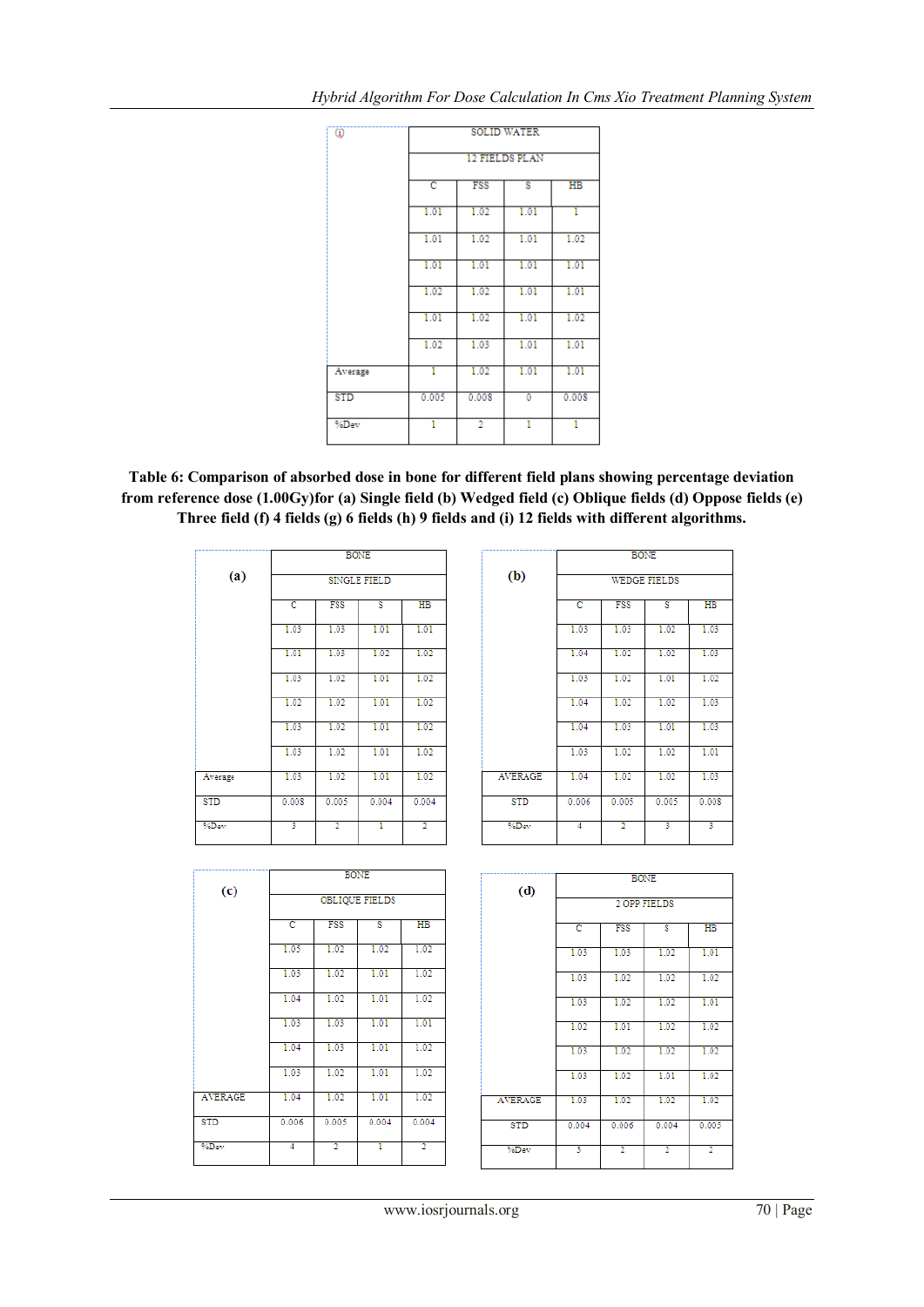**BONE** 

| $\circled{0}$ | <b>BONE</b> |      |           |             |  |  |
|---------------|-------------|------|-----------|-------------|--|--|
|               |             |      | 12 FIELDS |             |  |  |
|               | c           | FSS  | s         | $_{\rm HB}$ |  |  |
|               | 1.02        | 1.01 | 1.01      | 1.01        |  |  |
|               | 1.02        | 1.01 | 1.01      | 1.02        |  |  |
|               | 1.03        | 1.01 | 1         | 1.01        |  |  |
|               | 1.02        | 1.01 | 1.01      | 1.01        |  |  |
|               | 1.02        | 1.01 | T         | 1.01        |  |  |
|               | 1.02        | 1.01 | 1.01      | 1.01        |  |  |
| Average       | 1.02        | 1.01 | 1.01      | 1.01        |  |  |
| STD           | 0.004       | 0    | 0.005     | 0.004       |  |  |
| %Dev          | 2           | ı    | ı         | 1           |  |  |

|                | 1.02        | 1.02           | 1.02  | 1.01  |
|----------------|-------------|----------------|-------|-------|
|                | 1.03        | 1.01           | 1.02  | 1.01  |
|                | 1.04        | 1.02           | 1.01  | 1.02  |
|                | 1.04        | 1.02           | 1.01  | 1.01  |
|                | 1.04        | 1.02           | 1.01  | 1.02  |
|                | 1.03        | 1.01           | 1.01  | 1.01  |
| <b>AVERAGE</b> | 1.04        | 1.02           | 1.01  | 1.01  |
| <b>STD</b>     | 0.006       | 0.005          | 0.005 | 0.005 |
| %Dev           | 4           | $\overline{2}$ | T     | T     |
|                |             |                |       |       |
|                | <b>BONE</b> |                |       |       |
|                |             |                |       |       |

 $(e)$ 

BONE

THREE FIELDS

 $\overline{\mathbf{s}}$ 

 $H\bar{B}$ 

FSS

|                   | <b>BONE</b>          |                |       |                 |  |
|-------------------|----------------------|----------------|-------|-----------------|--|
| $\left( f\right)$ | <b>4 FIELDS PLAN</b> |                |       |                 |  |
|                   | c                    | <b>FSS</b>     | s     | $H\overline{B}$ |  |
|                   | 1.03                 | 1.02           | 1.01  | 1.02            |  |
|                   | 1.03                 | 1.02           | 1.01  | 1.02            |  |
|                   | 1.02                 | 1.01           | 1.01  | 1.03            |  |
|                   | 1.02                 | 1.02           | 1.02  | 1.02            |  |
|                   | 1.03                 | 1.02           | 1.01  | 1.02            |  |
|                   | 1.03                 | 1.02           | 1.01  | 1.01            |  |
| Average           | 1.03                 | 1.02           | 1.01  | 1.02            |  |
| <b>STD</b>        | 0.005                | 0.004          | 0.004 | 0.006           |  |
| %Dev              | 3                    | $\overline{2}$ | T     | $\overline{2}$  |  |

|                |                | <b>BONE</b> |                         |                |  |  |
|----------------|----------------|-------------|-------------------------|----------------|--|--|
| (g)            |                |             | <b>6 FIELDS PLAN</b>    |                |  |  |
|                | $\overline{c}$ | <b>FSS</b>  | $\overline{\mathbf{s}}$ | $_{\rm HB}$    |  |  |
|                | 1.03           | 1.01        | 1.02                    | 1.01           |  |  |
|                | 1.03           | 1.02        | 1.01                    | 1.02           |  |  |
|                | 1.02           | 1.01        | 1.01                    | 1.01           |  |  |
|                | 1.02           | 1.01        | 1.02                    | 1.01           |  |  |
|                | 1.02           | 1.01        | 1.01                    | 1.02           |  |  |
|                | 1.02           | 1.01        | 1.01                    | 1.02           |  |  |
| <b>AVERAGE</b> | 1.02           | 1.01        | 1.01                    | 1.02           |  |  |
| <b>STD</b>     | 0.005          | 0.004       | 0.005                   | 0.006          |  |  |
| %Dev           | $\overline{2}$ | T           | ī                       | $\overline{2}$ |  |  |

|            | <b>BONE</b>             |                                               |       |      |  |  |  |
|------------|-------------------------|-----------------------------------------------|-------|------|--|--|--|
| (h)        | 9 FIELDS PLAN           |                                               |       |      |  |  |  |
|            | $\overline{\mathbf{c}}$ | $_{\rm HB}$<br>FSS<br>$\overline{\mathbf{s}}$ |       |      |  |  |  |
|            | 1.02                    | 1.02                                          | 1     | 1.01 |  |  |  |
|            | 1.01                    | 1.02                                          | ī     | 1.01 |  |  |  |
|            | 1.02                    | 1.02                                          | 1.01  | 1.01 |  |  |  |
|            | 1.02                    | 1.02                                          | 1.01  | 1.01 |  |  |  |
|            | 1.02                    | 1.02                                          | T     | 1.01 |  |  |  |
|            | 1.01                    | 1.01                                          | 1.01  | 1.01 |  |  |  |
| AVERAGE    | 1.02                    | 1.02                                          | 1.01  | 1.01 |  |  |  |
| <b>STD</b> | 0.005                   | 0.004                                         | 0.006 | ō    |  |  |  |
| %Dev       | $\overline{2}$          | $\overline{2}$                                | ī     | T    |  |  |  |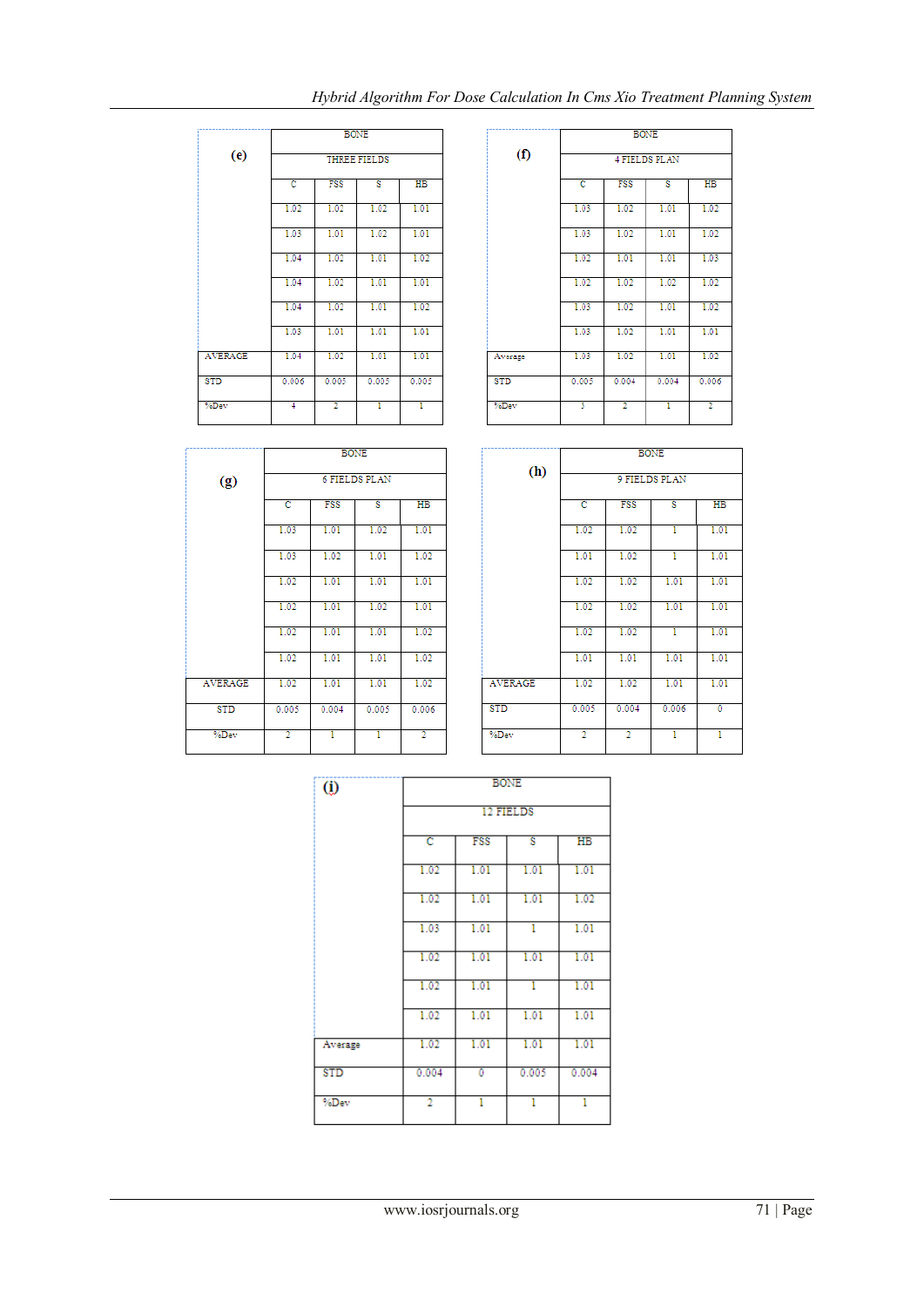## **Table 7: Comparison of absorbed dose in lung for different field plans showing percentage deviation from reference dose (1.00Gy)for (a) Single field (b) Wedged field (c) Oblique fields (d) Oppose fields (e) Three field (f) 4 fields (g) 6 fields (h) 9 fields and (i) 12 fields with different algorithms.**

|                | <b>LUNG</b> |                |                         |                |  |    |
|----------------|-------------|----------------|-------------------------|----------------|--|----|
| (a)            |             |                | SINGLE FIELD            |                |  |    |
|                | c           | <b>FSS</b>     | $\overline{\mathbf{s}}$ | $H\!B$         |  |    |
|                | 1.02        | 1.01           | 1.01                    | 1.02           |  |    |
|                | 1.03        | 1.02           | 1.01                    | 1.02           |  |    |
|                | 1.02        | 1.02           | 1.02                    | 1.02           |  |    |
|                | 1.03        | 1.02           | 1.01                    | 1.02           |  |    |
|                | 1.03        | 1.02           | 1.01                    | 1.01           |  |    |
|                | 1.03        | 1.01           | 1.01                    | 1.01           |  |    |
| <b>AVERAGE</b> | 1.03        | 1.02           | 1.01                    | 1.02           |  | A١ |
| <b>STD</b>     | 0.005       | 0.005          | 0.004                   | 0.005          |  |    |
| %Dev           | 3           | $\overline{2}$ | ı                       | $\overline{2}$ |  |    |

| -----<br><b>WEDGE FIELDS</b> |                                           |                                                    |                                                                 |  |  |  |
|------------------------------|-------------------------------------------|----------------------------------------------------|-----------------------------------------------------------------|--|--|--|
|                              |                                           |                                                    |                                                                 |  |  |  |
|                              |                                           |                                                    | 1.02                                                            |  |  |  |
|                              |                                           |                                                    | 1.03                                                            |  |  |  |
| 1.04                         | 1.02                                      | 1.03                                               | 1.02                                                            |  |  |  |
| 1.04                         | 1.02                                      | 1.03                                               | 1.02                                                            |  |  |  |
|                              |                                           |                                                    | 1.02                                                            |  |  |  |
|                              |                                           |                                                    | 1.02                                                            |  |  |  |
|                              |                                           |                                                    | 1.02                                                            |  |  |  |
| 0.004                        | 0.005                                     | 0.004                                              | 0.004                                                           |  |  |  |
| 4                            | 3                                         | 3                                                  | $\overline{2}$                                                  |  |  |  |
|                              | で<br>1.04<br>1.03<br>1.04<br>1.04<br>1.04 | <b>FSS</b><br>1.03<br>1.03<br>1.03<br>1.03<br>1.03 | $\overline{\mathbf{s}}$<br>1.03<br>1.03<br>1.02<br>1.03<br>1.03 |  |  |  |

TIME

 $\overline{\phantom{0}}$ 

|                   | LUNG<br><b>OBLIQUE FIELDS</b> |            |       |             |  |  |  |
|-------------------|-------------------------------|------------|-------|-------------|--|--|--|
| $\left( c\right)$ |                               |            |       |             |  |  |  |
|                   | c                             | <b>FSS</b> | s     | $_{\rm HB}$ |  |  |  |
|                   | 1.02                          | 1.02       | 1.01  | 1.02        |  |  |  |
|                   | 1.03                          | 1.02       | 1.01  | 1.02        |  |  |  |
|                   | 1.03                          | 1.02       | 1.02  | 1.01        |  |  |  |
|                   | 1.03                          | 1.02       | 1.01  | 1.02        |  |  |  |
|                   | 1.03                          | 1.02       | 1.02  | 1.02        |  |  |  |
|                   | 1.02                          | 1.02       | 1.01  | 1.02        |  |  |  |
| <b>AVERAGE</b>    | 1.03                          | 1.02       | 1.01  | 1.02        |  |  |  |
| <b>STD</b>        | 0.005                         | Ō          | 0.005 | 0.004       |  |  |  |
| %Dev              | 3                             | 2          | ı     | 2           |  |  |  |

|                | LUNG            |                |       |                |  |  |  |
|----------------|-----------------|----------------|-------|----------------|--|--|--|
| (d)            | OPPOSING FIELDS |                |       |                |  |  |  |
|                | c               | <b>FSS</b>     | s     | H <sub>B</sub> |  |  |  |
|                | 1.04            | 1.02           | 1.03  | 1.02           |  |  |  |
|                | 1.03            | 1.02           | 1.03  | 1.02           |  |  |  |
|                | 1.02            | 1.02           | 1.03  | 1.01           |  |  |  |
|                | 1.02            | 1.01           | 1.02  | 1.01           |  |  |  |
|                | 1.03            | 1.02           | 1.02  | 1.01           |  |  |  |
|                | 1.03            | 1.02           | 1.03  | 1.01           |  |  |  |
| <b>AVERAGE</b> | 1.03            | 1.02           | 1.03  | 1.01           |  |  |  |
| STD            | 0.006           | 0.004          | 0.005 | 0.004          |  |  |  |
| %Dev           | 3               | $\overline{2}$ | 3     | ī              |  |  |  |

|                | LUNG                |       |                |                |  |  |
|----------------|---------------------|-------|----------------|----------------|--|--|
| (e)            | <b>THREE FIELDS</b> |       |                |                |  |  |
|                | c                   | FSS   | s              | H <sub>B</sub> |  |  |
|                | 1.02                | 1.02  | 1.02           | 1.01           |  |  |
|                | 1.02                | 1.01  | 1.01           | 1.01           |  |  |
|                | 1.02                | 1.01  | 1.01           | 1.02           |  |  |
|                | 1.02                | ī     | 1.01           | 1.02           |  |  |
|                | 1.02                | 1.02  | 1.02           | 1.02           |  |  |
|                | 1.01                | ī     | 1.02           | 1.02           |  |  |
| <b>AVERAGE</b> | 1.02                | 1.01  | 1.02           | 1.02           |  |  |
| <b>STD</b>     | 0.004               | 0.006 | 0.006          | 0.005          |  |  |
| %Dev           | $\overline{2}$      | T     | $\overline{2}$ | $\overline{2}$ |  |  |

|                | <b>LUNG</b>          |            |                |             |  |  |
|----------------|----------------------|------------|----------------|-------------|--|--|
| (1)            | <b>4 FIELDS PLAN</b> |            |                |             |  |  |
|                | c                    | <b>FSS</b> | s              | $_{\rm HB}$ |  |  |
|                | 1.03                 | 1.02       | 1.02           | 1.01        |  |  |
|                | 1.02                 | 1.02       | 1.02           | 1.01        |  |  |
|                | 1.03                 | 1.01       | 1.02           | 1.01        |  |  |
|                | 1.03                 | 1.01       | 1.01           | 1.01        |  |  |
|                | 1.03                 | 1.01       | 1.02           | 1.01        |  |  |
|                | 1.03                 | 1.01       | 1.02           | 1.01        |  |  |
| <b>AVERAGE</b> | 1.03                 | 1.01       | 1.02           | 1.01        |  |  |
| <b>STD</b>     | 0.004                | 0.005      | 0.004          | Ō           |  |  |
| %Dev           | 3                    | T          | $\overline{2}$ | T           |  |  |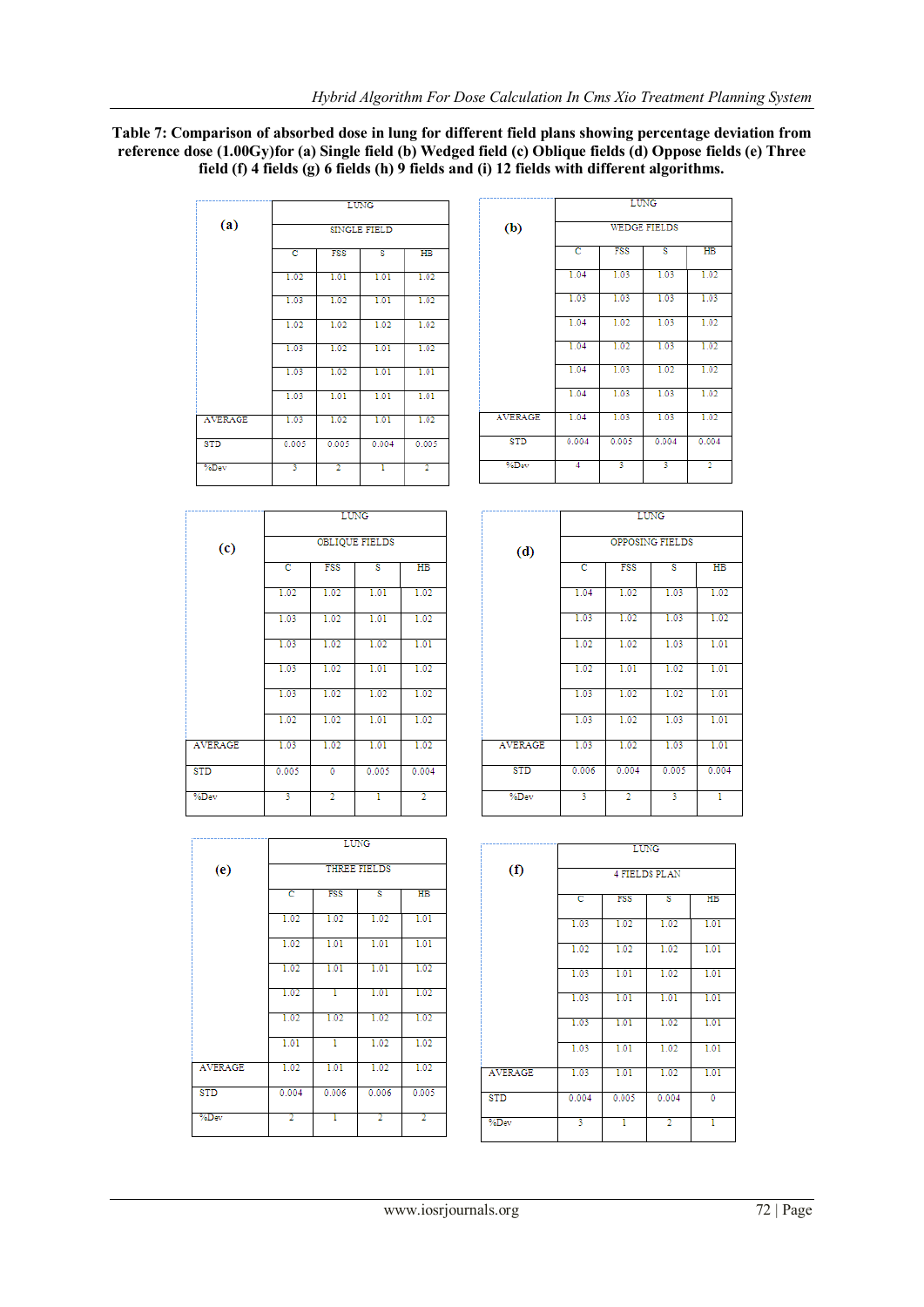|                | <b>LUNG</b><br><b>6 FIELDS PLAN</b> |            |                |                |  |  |
|----------------|-------------------------------------|------------|----------------|----------------|--|--|
| (g)            |                                     |            |                |                |  |  |
|                | c                                   | <b>FSS</b> | s              | $_{\rm HB}$    |  |  |
|                | 1.03                                | 1.03       | 1.02           | 1.01           |  |  |
|                | 1.03                                | 1.02       | 1.02           | 1.01           |  |  |
|                | 1.03                                | 1.03       | 1.01           | 1.01           |  |  |
|                | 1.02                                | 1.03       | 1.01           | 1.02           |  |  |
|                | 1.02                                | 1.03       | 1.02           | 1.02           |  |  |
|                | 1.03                                | 1.03       | 1.02           | 1.02           |  |  |
| <b>AVERAGE</b> | 1.03                                | 1.03       | 1.02           | 1.02           |  |  |
| <b>STD</b>     | 0.005                               | 0.004      | 0.005          | 0.006          |  |  |
| %Dev           | 3                                   | 3          | $\overline{2}$ | $\overline{2}$ |  |  |

|            | <b>LUNG</b>    |            |       |                |  |  |  |
|------------|----------------|------------|-------|----------------|--|--|--|
| (h)        | 9 FIELDS PLAN  |            |       |                |  |  |  |
|            | c              | <b>FSS</b> | s     | $_{\rm HB}$    |  |  |  |
|            | 1.02           | 1.02       | 1.01  | 1.02           |  |  |  |
|            | 1.02           | 1.01       | 1.01  | 1.02           |  |  |  |
|            | 1.01           | 1.01       | 1.02  | 1.02           |  |  |  |
|            | 1.02           | 1.01       | 1.01  | 1.02           |  |  |  |
|            | 1.01           | 1.02       | 1.01  | 1.01           |  |  |  |
|            | 1.02           | 1.01       | 1.01  | 1.01           |  |  |  |
| AVERAGE    | 1.02           | 1.01       | 1.01  | 1.02           |  |  |  |
| <b>STD</b> | 0.005          | 0.005      | 0.004 | 0.005          |  |  |  |
| %Dev       | $\overline{2}$ | T          | T     | $\overline{2}$ |  |  |  |

|                | LUNG           |       |       |       |  |  |
|----------------|----------------|-------|-------|-------|--|--|
| $\circled{0}$  | 12 FIELDS PLAN |       |       |       |  |  |
|                | c              | FSS   | s     | HB    |  |  |
|                | 1.02           | 1.01  | 1.02  | 1.01  |  |  |
|                | 1.02           | 1.01  | 1.01  | 1.01  |  |  |
|                | 1.01           | 1.01  | 1.01  | 1.02  |  |  |
|                | 1.02           | 1.01  | 1.02  | 1.01  |  |  |
|                | 1.02           | 1.01  | 1.01  | 1.01  |  |  |
|                | 1.01           | 1.01  | 1.01  | 1.01  |  |  |
| <b>AVERAGE</b> | 1.02           | 1.01  | 1.01  | 1.01  |  |  |
| <b>STD</b>     | 0.005          | 0.004 | 0.005 | 0.004 |  |  |
| %Dev           | 2              | T     | T     | T     |  |  |

## **Results of the calculated times of the different algorithms for different plans for the 18 MeV photon beam.**

Table 8 shows the results of the times used by the different algorithms for calculation of monitor units needed to deliver the prescribed dose for different plan cases.

| Table 8: calculation time of the different algorithms for different plans for 18 MeV photon beam |            |                 |                   |
|--------------------------------------------------------------------------------------------------|------------|-----------------|-------------------|
| <b>CASE</b>                                                                                      | Hybrid (s) | Convolution (s) | Superposition (s) |
| Lung (single field)                                                                              |            |                 |                   |
| Lung (Opposite fields)                                                                           |            |                 |                   |
| Lung $(12$ fields)                                                                               |            |                 |                   |
| Bone (12 fields)                                                                                 |            |                 |                   |
| Solid water (12 fields)                                                                          |            |                 |                   |
| Lung (IMRT plan, 30 fields)                                                                      | 18         | 80              | 102               |
| Lungs (Rapid arc plan, 57 fields)                                                                | 27         |                 | 186               |

## **Table 8: calculation time of the different algorithms for different plans for 18 MeV photon beam**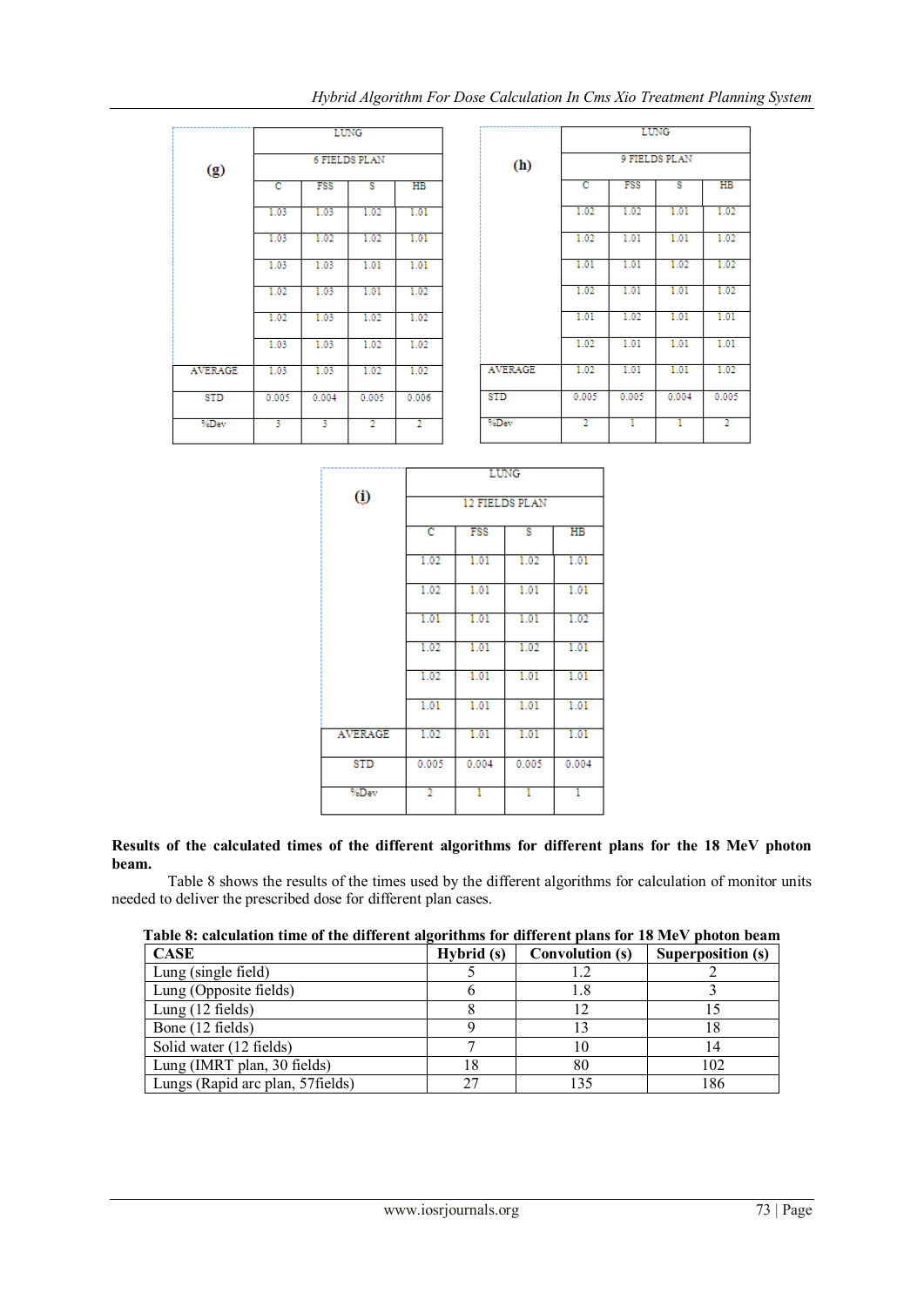## **V. Discussion and conclusion**

Table 1 shows the result of the absorbed dose measured in solid water along with the percentage deviation from the reference dose (1.00 Gy) and the standard deviation between the 6 measurements taken for the 6 MV photon beam. FSS and HB showed better accuracy (1 %dev.) in tables 1 (a), (b) and (f). The C, S and HB algorithms were better (1 % dev.) for the oblique and opposed fields as shown in tables 1 (c) and (d) while FSS, S and HB showed improved accuracy (1 % dev.) for the 3 field plans in table 1 (e). The C algorithm had better accuracy (0 % dev.) in the 6 and 12 field plans shown in tables 1 (g) and (i) while all algorithms showed improved accuracy (1 % dev.) in the 9 fields plan as shown in table 1 (h). Table 2 shows results of the absorbed dose measured for different field plans with the bone inhomogeneity along with the percentage deviation from the reference dose (1.00 Gy) and the standard deviation for the 6 measurements taken for the 6 MeV photon beam. In tables 2 (a), (c) and (f), results of HB and FSS algorithms showed better accuracy (1 and 0 % dev.) compared to others while convolution showed the least accuracy (4 % dev.). S, FSS and HB showed better accuracy (1 % dev.) in tables 2 (e), however the accuracy of convolution improved in table 2 (d) for the 2 opposed field plans. HB was the only algorithm that showed improved accuracy (2 % dev.) in the wedged field as shown in table 2 (b) while S along with HB had the most improved accuracy (0 and 1 % dev.) in the 6 and 12 field plans as shown in table 2 (g) and (i). All algorithms showed improved accuracy (1 % dev.) in the 9 fields plan as it was in the solid water measurements as shown in table 2 (h). There is a good standard deviation between the measurements for all plans. Table 3 shows the result of the absorbed dose measured with the lung inhomogeneity along with the percentage deviation from the reference dose (1.00 Gy) and the standard deviation between the 6 measurements taken for the 6 MeV photon beam. FSS and HB showed better accuracy (1 % dev.) in tables 3 (a), (b), (c) compared to C and S. Only the HB algorithm had a good accuracy (-1 % dev.) in the opposed field plan as observed in table 3 (d) while all algorithms had good accuracy (1 and 2 % dev.) in the 3 and 4 fields plan as shown in tables 3 (e) and (f). S and HB had a better accuracy (0 and 1 % dev.) in the 6, 9 and 12 fields plan as shown in table 3 (g), (h) and (i) respectively.

Table 5 shows the result of the absorbed dose measured in solid water along with the percentage deviation from the reference dose (1.00 Gy) and the standard deviation between the 6 measurements taken for the 18 MeV photon beam. FSS and HB showed better accuracy (1 and 2 % dev.) in tables 5 (b) and (d) for the wedge and parallel opposed fields. The C, S and HB algorithms were better for the 12 field plan as shown in table 5 (i) while C and FSS showed improved accuracy (1 % dev.) for the 4 field and oblique field plans in table 5 (c) and (f). The C algorithm had better accuracy (0 and 1 % dev.) in the 6 and 9 field plans as shown in table 5 (g) and (h) while FSS showed improved accuracy (1 % dev.) in the single and 3 field plan as shown in table 5 (a) and (e) respectively. Table 6 shows result of the absorbed dose measured for different field plans with the bone inhomogeneity in positions along with the percentage deviation from the reference dose (1.00 Gy) and the standard deviation for the 6 measurements taken for the 18 MeV photon beam. In tables 6 (d) and (i), results of FSS, S and HB algorithmsshowed better accuracy (1 and 2 % dev.) while convolution showed the least accuracy (3 % dev.). S algorithm showed better accuracy (1 % dev.) in tables 6 (a),(c) and (f) while FSS had the most improved accuracy (2 % dev.) for the wedge field in table 6 (b). S along with HB had the most improved accuracy (1 % dev.) in the 3 and 9 field plans as shown in table 6 (e) and (h). FSS and S showed improved accuracy (1 % dev.) in the 6 fields plan as shown in table 6 (g). There is a good standard deviation between the measurements for all plans. Table 7 shows the result of the absorbed dose measured with the lung inhomogeneity along with the percentage deviation from the reference dose (1.00 Gy) and the standard deviation between the 6 measurements taken for the 18 MeV photon beam. FSS and S showed better accuracy (1 % dev.) in tables 7 (h) for the 9 fields plan. Only the HB algorithm had a good accuracy (1 and 2 % dev.) in the opposed and wedge field plans as observed in table 7 (b) and (d) while FSS had good accuracy (1 % dev.) in the 3 and 4 fields plan as shown in table 7 (e) and f. S and HB had a better accuracy (2 % dev.) in the 6 fields plan as shown in table 7 (g).S algorithm had the best accuracy (1 % dev.) for the single and oblique field plan as shown in table 7 (a) and (c), while FSS, S and HB where better (1 % dev.) for the 12 fields plan shown in table 7 (i). In general, convolution algorithm had a better accuracy in the solid water results where there is no inhomogeneity while the other algorithms had better accuracies for the bone and lung inhomogeneity results.

The results for all plans using the 4 algorithms in both beams were within established limits (Van Dyk et al., 1993,Ahnesjo andAspradakis, 1999, Fraass et al., 1998) and follow similar trend to those of Butts et al. (Butts et al., 2001) where anthropomorphic phantom was used.The method and results of the hybrid algorithm also follow similar pattern to those of Kelly (Kelly, 2011) where the LBTE was used to compute neutron transport equation. Larger deviations observed with the convolution algorithm at the bone inhomogeneity could be due to unaccounted scattered radiation contribution from the inhomogeneous material by the algorithm (Animesh, 2005. Muralidhar, 2009). However, convolution is good in tables 1 and 5 where there are no inhomogeneities. There is a general improvement across the tables for all algorithms in the larger field plans while poor deviation is noticeable for the wedged field plans across board. This may be due to the inability of the algorithms to model the fluence calculation for wedges (Van Dyk et al., 1993. Van Dyk et al., 1997). There